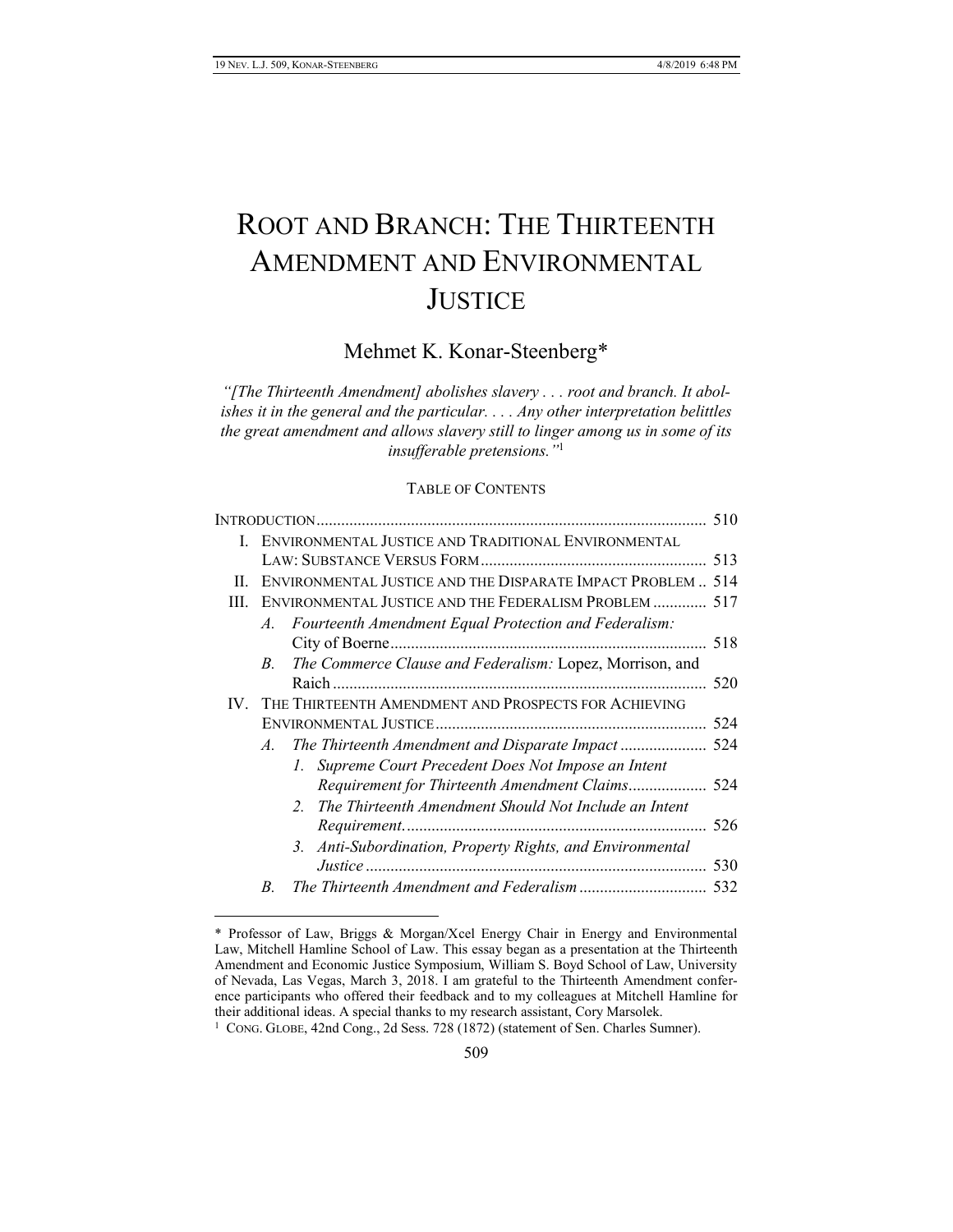| 510               | NEVADA LAW JOURNAL | [Vol. $19:2$ |
|-------------------|--------------------|--------------|
| <b>CONCLUSION</b> |                    |              |

#### **INTRODUCTION**

In 1978, the state of North Carolina found itself in need of a new hazardous waste landfill.<sup>2</sup> The landfill was needed to dispose of tons of soil that were contaminated—intentionally—by the Ward Transformer Company, which had sought to avoid the strictures of federal hazardous waste regulation by paying someone to simply spray PCB-contaminated oil along North Carolina roadsides in the middle of the night. <sup>3</sup> The company was caught and company officials prosecuted.<sup>4</sup> But the soil contaminated by these midnight activities had to go somewhere. That "somewhere" was Warren County—poor, rural, and mostly African American and Native American.<sup>5</sup>

Borrowing from the civil rights movement playbook, Warren County residents organized and resisted.<sup>6</sup> For two weeks, residents blocked access to the site.<sup>7</sup> In scenes reminiscent of the previous decade's acts of civil disobedience, nonviolent protestors blocked landfill traffic and were dragged away by state troopers.<sup>8</sup> The protests did not stop the landfill, and tons of PCB-contaminated soil were entombed in Warren County.<sup>9</sup> But despite that failure, Warren County, and similar actions, succeeded in another respect: environmental lawyers were moved to think anew about their project, to reflect on the racial, economic, and other forms of inequity in the distribution of environmental harms. Environmental justice entered the discourse of environmental law.

Forty years since the birth of the environmental justice movement, environmental injustice persists:

• A Michigan civil rights commission investigation confirms the role of "systemic racism" in the Flint water disaster.<sup>10</sup>

<sup>&</sup>lt;sup>2</sup> This seminal event in the history of environmental justice is detailed in JAMES SALZMAN  $\&$ BARTON H. THOMPSON, JR., ENVIRONMENTAL LAW AND POLICY 38–39 (3d ed. 2010).

<sup>3</sup> United States v. Ward, 676 F.2d 94, 95 (4th Cir. 1982); *A Watershed Moment for Environmental Justice—the Warren County PCB Protests*, N.C. DEP'T. NAT. CULTURAL RES. (Feb. 26, 2013), https://www.ncdcr.gov/blog/2013/02/26/a-watershed-moment-for-environm ental-justice-the-warren-county-pcb-protests [https://perma.cc/J4BW-HADE].

<sup>4</sup> *Ward*, 676 F.2d at 97.

<sup>5</sup> SALZMAN & THOMPSON, *supra* note 2, at 39.

<sup>6</sup> *See id.*

<sup>7</sup> *See id.*

<sup>8</sup> *55 Arrested in Protest at a Toxic Dump in Carolina*, N.Y. TIMES (Sept. 16, 1982), https://w ww.nytimes.com/1982/09/16/us/55-arrested-in-protest-at-a-toxic-dump-in-carolina.html [htt ps://perma.cc/B84A-NK8C].

<sup>9</sup> SALZMAN & THOMPSON, *supra* note 2, at 39.

<sup>&</sup>lt;sup>10</sup> MICH. CIVIL RIGHTS COMM'N, THE FLINT WATER CRISIS: SYSTEMIC RACISM THROUGH THE LENS OF FLINT 2 (2017) ("We are not suggesting that those making decisions related to this crisis were racists, or meant to treat Flint any differently because it is a community primarily made up by people of color. Rather, the disparate response is the result of systemic racism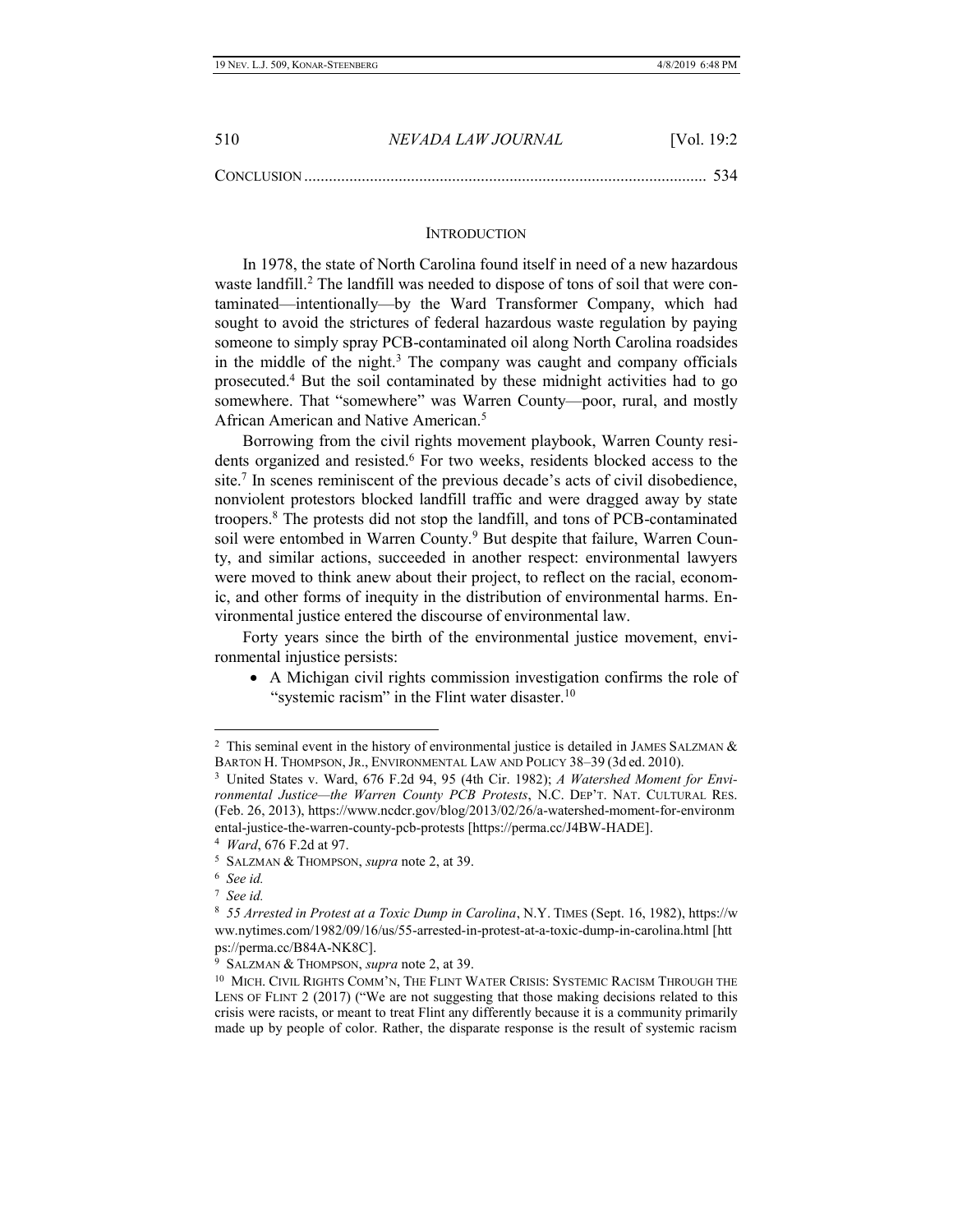- In Africatown, Alabama, a community founded in the 1860s by kidnapped west-Africans, continues to struggle against the effects of decades of industrial contamination.<sup>11</sup>
- EPA scientists find that African Americans continue to be exposed to significantly more particulate pollution than whites.<sup>12</sup>
- Researchers find that people of color make up a disproportionate share of those living near U.S. hazardous waste facilities.<sup>13</sup>

Four decades after Warren County, the state of environmental justice in the United States remains a disappointment. Why?

One reason is the failure to identify a viable constitutional root for environmental justice doctrine. Early environmental justice advocates quickly discovered that equal protection's hostility to disparate impact claims was a significant doctrinal problem because environmental injustice actions are often about correcting institutional, systemic patterns of discrimination, rather than demonstrably overt racism.<sup>14</sup> Time and again over four decades, this "disparate impact problem" stymied environmental justice efforts.<sup>15</sup>

Over the same time period, a resurgence in federalism has resulted in additional theoretical hurdles for pursuing environmental justice under federal law. In the equal protection realm, the federalism problem takes the form of *City of Boerne v. Flores*, in which the United States Supreme Court used concerns about federalism and Congressional overreach at the expense of local control to justify limiting Congress's power to independently define the meaning of "equal protection."<sup>16</sup> Since the mid-1990s, federalism has also become more of a concern under the Commerce Clause, traditionally another major source of authority for civil rights legislation.<sup>17</sup> This is especially the case in regulatory areas regarded as traditional state functions, arguably including the kind of land use decisions often involved in environmental justice disputes.<sup>18</sup> These federalism considerations further complicate reliance on equal protection and the Commerce Clause as bases for environmental justice action.

that was built into the foundation and growth of Flint, its industry and the suburban area surrounding it. This is revealed through the story of housing, employment, tax base and regionalization which are interconnected in creating the legacy of Flint.").

<sup>11</sup> *See* Lauren Zanolli, *'Still Fighting': Africatown, Site of Last US Slave Shipment, Sues over Pollution*, GUARDIAN (Jan. 26, 2018), https://www.theguardian.com/us-news/2018/jan/2 6/africatown-site-of-last-us-slave-ship-arrival-sues-over-factorys-pollution [https://perma.cc/ 96C5-HEWF].

<sup>12</sup> Ihab Mikati et al., *Disparities in Distribution of Particulate Matter Emission Sources by Race and Poverty Status*, 108 AM. J. PUB. HEALTH 480, 480 (2018).

<sup>&</sup>lt;sup>13</sup> Robert D. Bullard et al., *Toxic Wastes and Race at Twenty: Why Race Still Matters After All of These Years*, 38 ENVTL. L. 371, 373 (2008).

<sup>14</sup> *See* cases discussed *infra* Part II.

<sup>15</sup> *See* cases discussed *infra* Part II.

<sup>16</sup> *See* City of Boerne v. Flores, 521 U.S. 507, 536 (1997).

<sup>17</sup> *See* discussion of *Lopez* and related cases *infra* Section III.B.

<sup>18</sup> *See* discussion of *Lopez* and related cases *infra* Section III.B.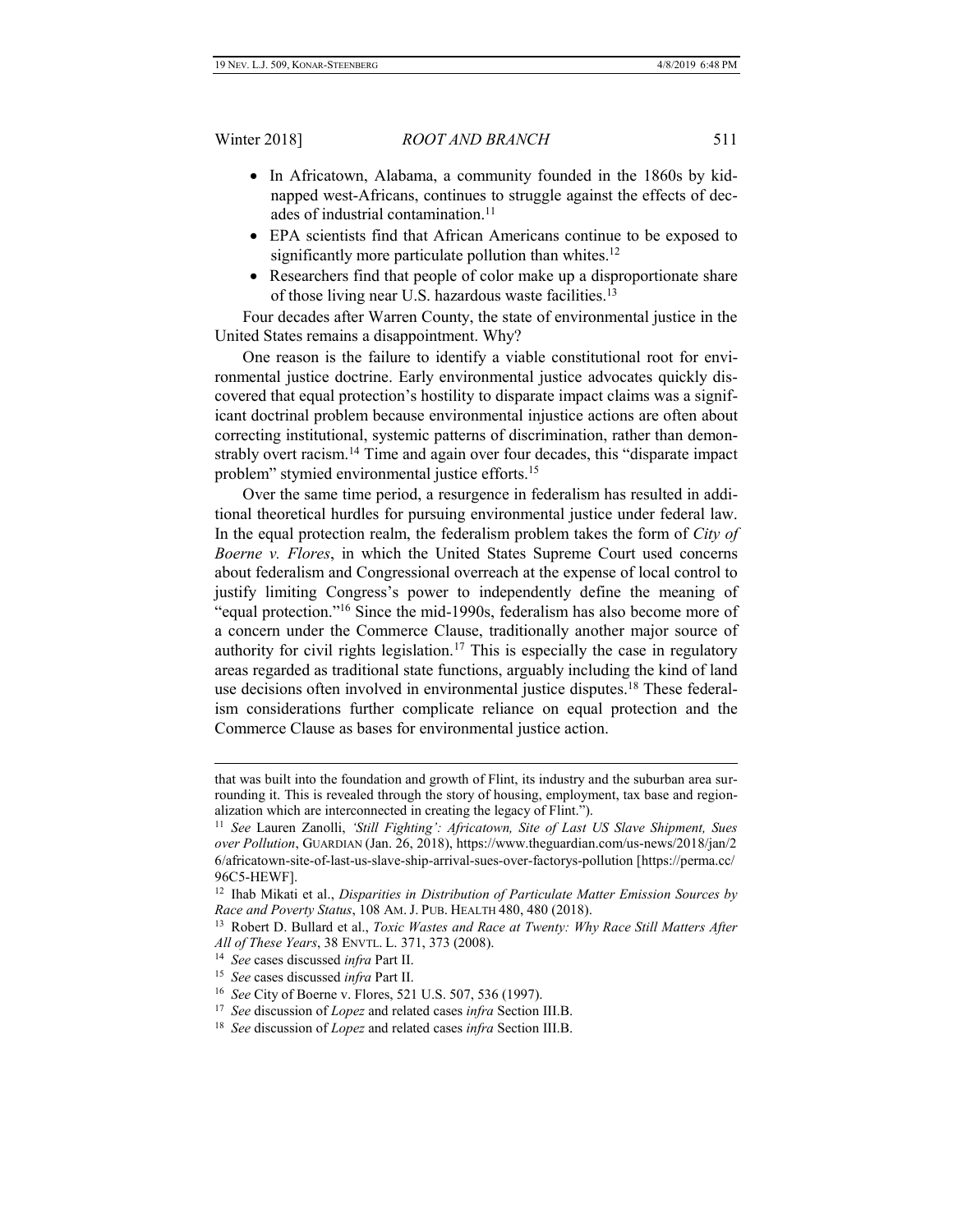Confronted with these difficulties and a disappointing track record, this essay uses Warren County's fortieth anniversary to reexamine a question that has not been addressed for decades: Whether the Thirteenth Amendment might provide a fertile environment for a flourishing law of environmental justice?<sup>19</sup> This essay argues that the answer is yes, for several reasons.

First, despite assertions to contrary, the Supreme Court has never foreclosed pursuit of disparate impact litigation under the Thirteenth Amendment as it has under equal protection.<sup>20</sup> This essay argues that the Court should not do so, based on the Thirteenth Amendment's constitutionally distinct substantive equality approach and its origins in the mission of antisubordination of African Americans.

Second, the Thirteenth Amendment holds advantages over equal protection and the Commerce Clause as a source of authority for environmental justice legislation. Compared to Equal Protection, the Court has never applied *Boerne*style federalism limits to the Thirteenth Amendment, nor should it do so. States' rights arguments are particularly dubious in the Thirteenth Amendment context, and the amendment's original intent (expressed by the amendment's authors) confirms that there is no valid federalism-based apology for perpetuating the badges and incidents of slavery such as those arising in environmental justice cases.

Compared to the Commerce Clause, the Thirteenth Amendment presents a cleaner basis for federal involvement in what might otherwise be regarded as purely local land use decisions. Current Commerce Clause doctrine requires Congress to identify to a court's satisfaction a "substantial effect" on interstate commerce; no such showing is required under the Thirteenth Amendment.<sup>21</sup> Moreover, protecting "traditional state functions" from Congressional intrusion—or, in a phrase, states' rights—can hardly be a legitimate basis for objecting to Congress's Thirteenth Amendment power, given the necessity for and history of that amendment.<sup>22</sup>

This essay is organized in four parts. Part I will describe how environmental justice's distributive justice vision was at odds with environmental law's positivist, proceduralist core, and how that difference helps to account for the difficulties that followed. Part II will describe one of those difficulties: the disparate impact problem and the considerable drag it has imposed on equalprotection-based efforts to pursue environmental justice. Part III will take up the potential federalism issues arising under the equal protection clause and

<sup>&</sup>lt;sup>19</sup> Marco Masoni's groundbreaking piece, *The Green Badge of Slavery*, appears to be the first work to address the Thirteenth Amendment's potential in environmental justice cases. Marco Masoni, *The Green Badge of Slavery*, 2 GEO. J. ON FIGHTING POVERTY 97, 98 (1994). Since Masoni's work, both *Boerne* and *Lopez* have changed the legal landscape with respect to federalism aspects of civil rights law, as discussed in *infra* Part III.

<sup>20</sup> *See infra* Section IV.A.

<sup>21</sup> *See* discussion *infra* Part IV.

<sup>22</sup> *See infra* note 145.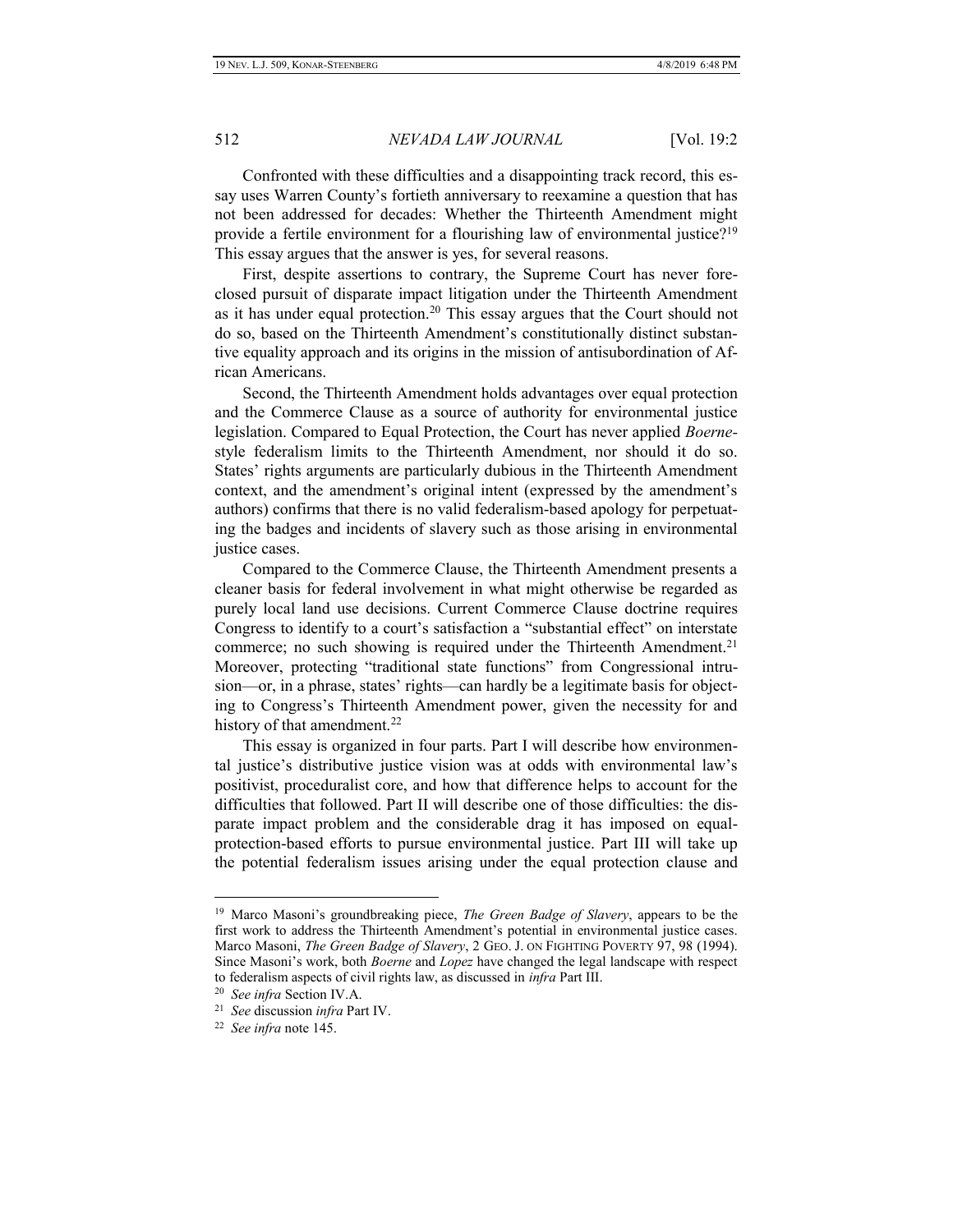Commerce Clause, respectively. Part IV will explain the advantages that a Thirteenth Amendment approach may hold over these equal protection and Commerce Clause paths in relation to the disparate impact problem and the federalism problem.

# I. ENVIRONMENTAL JUSTICE AND TRADITIONAL ENVIRONMENTAL LAW: SUBSTANCE VERSUS FORM

Before Warren County, environmental law discussions were dominated by a debate between two perspectives, which Professor Salzman labels "environmental rights" and "utilitarianism and cost-benefit analysis."<sup>23</sup> Environmental rights envisioned a human right to a clean environment (the anthropocentric model) or, more controversially, the "right" of nature itself to be free of degradation (the ecocentric model).<sup>24</sup> The role of the law in either case was to secure these rights (either to humans or to the environment).<sup>25</sup> In contrast, the utilitarian/cost-benefit lens viewed environmental problems in law-and-economics terms: environmental problems were market failures and the role of the law was to correct those failures.<sup>26</sup> As Professor Salzman explains, "Supporters of strong environmental laws emphasized environmental rights, while those more sympathetic to economic concerns argued for greater consideration of costs; virtually no one asked how environmental harms or regulatory costs were distributed."<sup>27</sup>

Warren County and other early environmental justice actions sought to approach environmental law from a different perspective by introducing the substantive equality discourse associated with the civil rights movement.<sup>28</sup> Environmental scholars began to take up a new perspective that is variously described as: "the civil rights aspects of environmental law"<sup>29</sup>; "environmental racism"<sup>30</sup>; "the demands of poor and minority communities for equitable environmental enforcement and facility siting"31; and "the proper distribution of

<sup>23</sup> *See* SALZMAN & THOMPSON, *supra* note 2, at 29, 34.

<sup>24</sup> *See id.* at 30–31.

<sup>25</sup> *See id.* at 31.

<sup>&</sup>lt;sup>26</sup> *Id.* at 32–33. Another lens—"sustainable development"—focuses on questions of intergenerational fairness. For example, the 1992 Earth Summit defined sustainable development as development "that meets the needs of the present without compromising the ability of future generations to meet their own needs." Environmental issues are thus analyzed in terms of this balance between present and future human needs. *Id.* at 33.

<sup>27</sup> *Id.* at 38.

 $28$  For examples of other early environmental justice protests, see Renee Skelton & Vernice Miller, *The Environmental Justice Movement*, NRDC (Mar. 17, 2016), https://www.nrdc.org/ stories/environmental-justice-movement [https://perma.cc/HTS6-TVB6].

<sup>&</sup>lt;sup>29</sup> ROBIN KUNDIS CRAIG, ENVIRONMENTAL LAW IN CONTEXT: CASES AND MATERIALS 16 (4th ed. 2016).

<sup>30</sup> SALZMAN & THOMPSON, *supra* note 2, at 40.

<sup>&</sup>lt;sup>31</sup> KENNETH A. MANASTER, ENVIRONMENTAL PROTECTION AND JUSTICE: READINGS ON THE PRACTICE AND PURPOSES OF ENVIRONMENTAL LAW 28 (3d ed. 2007).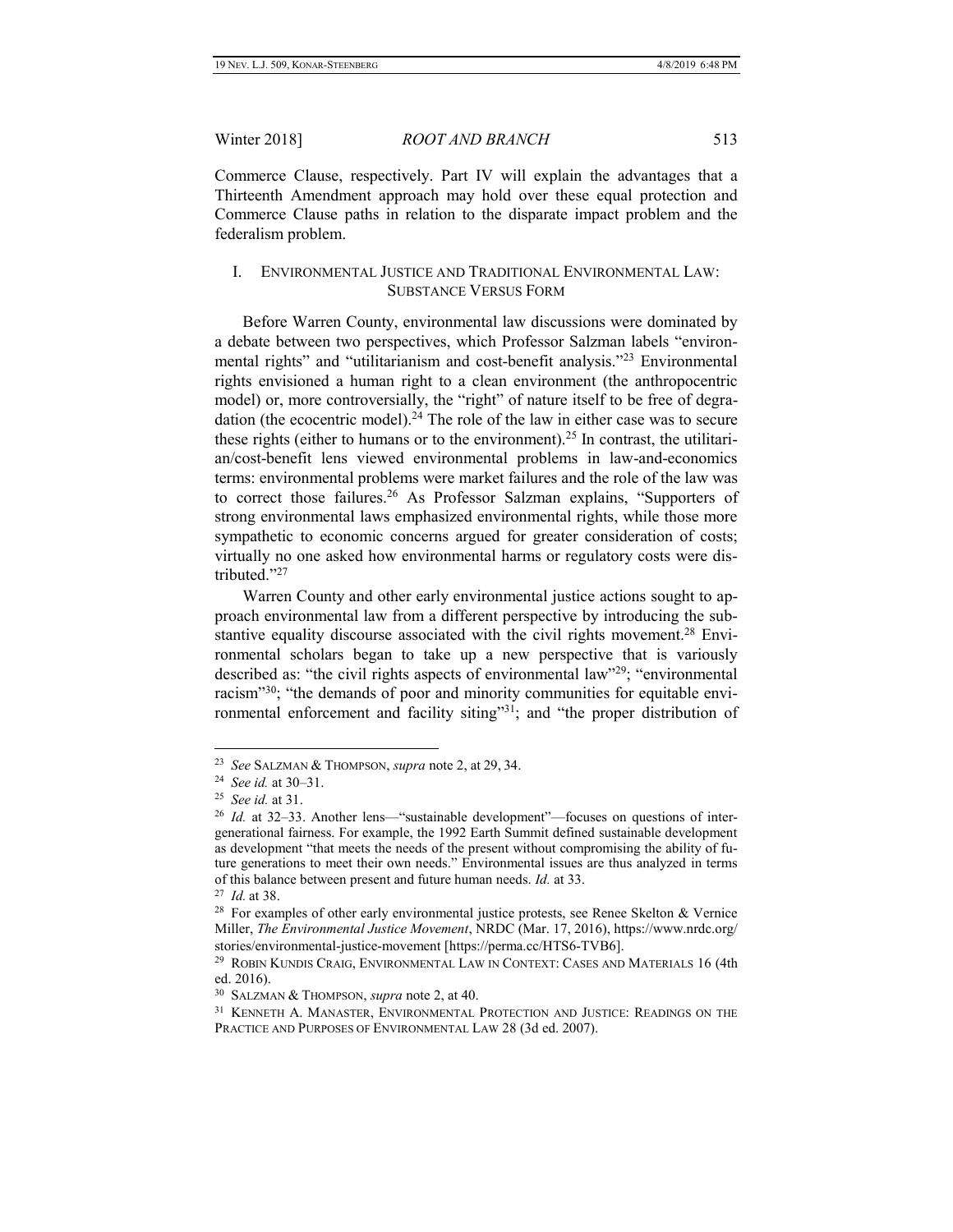environmental amenities, the fair correction and retribution of environmental abuses, the fair restoration of nature, and the environmentally fair exchange of resources."<sup>32</sup>

Today, the central focus of environmental justice is distributional justice. Professor Michael B. Gerrard provides a straightforward definition of environmental justice that captures this focus: "minority and low-income individuals, communities, and populations should not be disproportionately exposed to environmental hazards, and . . . they should share fully in making the decisions that affect their environment."<sup>33</sup> EPA's current definition similarly focuses on providing a meaningful role in environmental decision-making and a substantively equitable distribution of environmental harms:

*Environmental justice (EJ)* is the fair treatment and meaningful involvement of all people regardless of race, color, national origin, or income with respect to the development, implementation and enforcement of environmental laws, regulations and policies.

*Fair treatment* means no group of people should bear a disproportionate share of the negative environmental consequences resulting from industrial, governmental and commercial operations or policies.<sup>34</sup>

But while environmental justice has developed conceptually, it has yet to gain much foothold in environmental law itself. Professor Tarlock observes that American environmental law is largely procedural and contains little in the way of "substantive, non-positivist" principles.<sup>35</sup> In contrast, environmental justice's focus on distributional justice is distinctly "substantive"—to people living near a landfill site, siting procedures are less important than the very substantive reality of living next to a landfill. This characteristic of environmental justice leads directly to the first and most intractable problems confronting the development of environmental justice law: the disparate impact problem.

### II. ENVIRONMENTAL JUSTICE AND THE DISPARATE IMPACT PROBLEM

Just around the time of Warren County, the United States Supreme Court decided in cases like *Washington v. Davis*<sup>36</sup> and *Village of Arlington Heights v. Metropolitan Housing Development Corporation*<sup>37</sup> that equal protection claims under the Fourteenth Amendment require evidence of discriminatory intent, not

<sup>32</sup> Richard O. Brooks, *A New Agenda for Modern Environmental Law*, 6 J. ENVTL. L. & LITIG. 1, 27 (1991).

<sup>33</sup> Michael B. Gerrard, *Preface to the Second Edition*, *in* THE LAW OF ENVIRONMENTAL JUSTICE xxxiii (Michael B. Gerrard & Sheila R. Foster eds., 2d ed. 2008).

<sup>34</sup> *Learn About Environmental Justice*, U.S. ENVTL. PROT. AGENCY, https://www.epa.gov/en vironmentaljustice/learn-about-environmental-justice [https://perma.cc/2YNV-QXY3] (last visited Feb. 9, 2019) (emphasis added).

<sup>35</sup> Dan Tarlock, *Is a Substantive, Non-Positivist United States Environmental Law Possible?*, 1 MICH. J. ENVTL. & ADMIN. L. 159, 161 (2012).

<sup>36</sup> Washington v. Davis, 426 U.S 229, 240–42 (1976).

<sup>&</sup>lt;sup>37</sup> Vill. of Arlington Heights v. Metro. Hous. Dev. Corp., 429 U.S. 252, 264–65 (1977).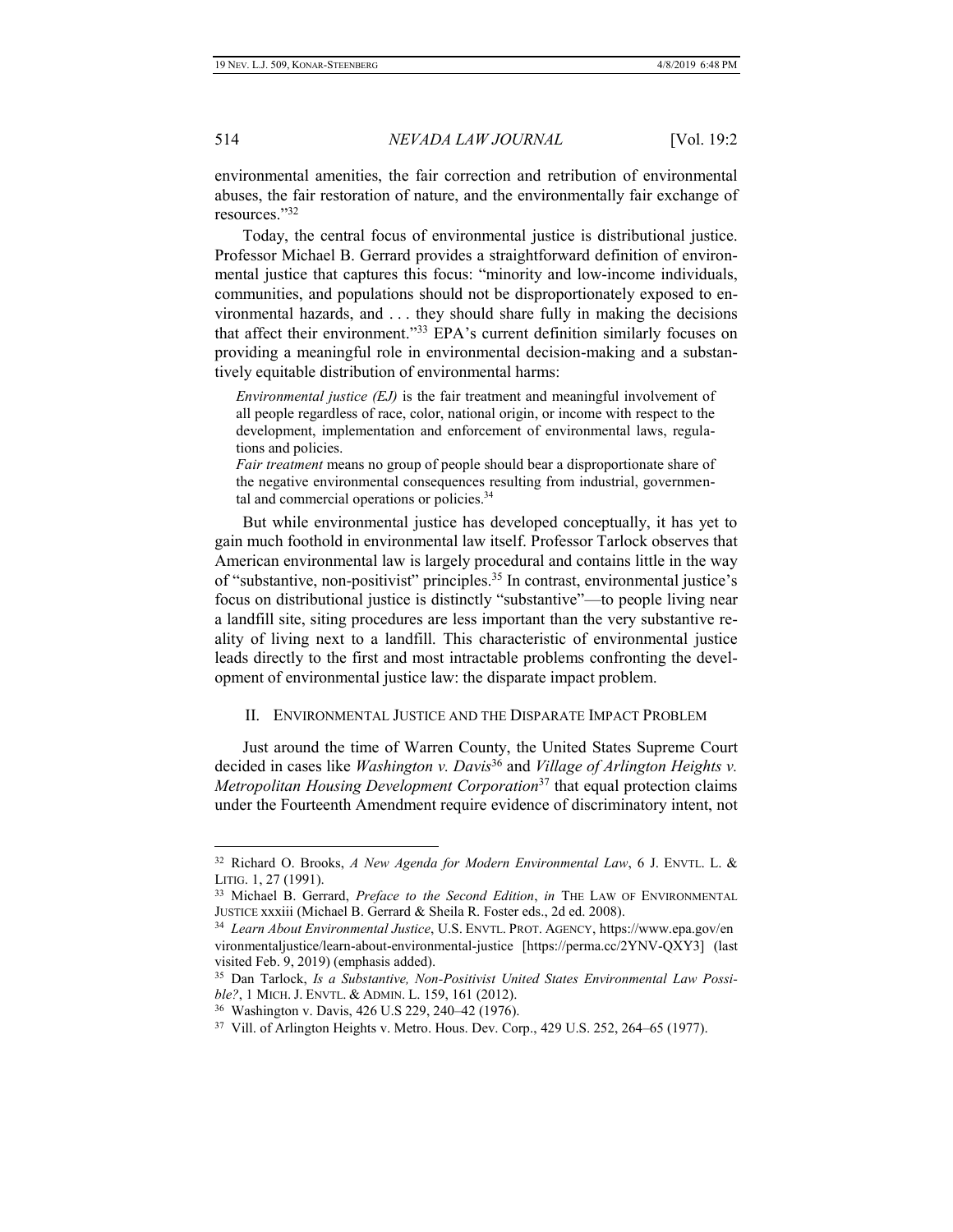just disparate impact.<sup>38</sup> Of course, many environmental justice claims are necessarily based on evidence of disparate impact rather than overt discrimination.<sup>39</sup> As a result, equal protection claims based on environmental injustice have proved very difficult to sustain.

One of the most widely cited examples of this difficulty is *R.I.S.E. v. Kay*. <sup>40</sup> Like the events of Warren County, *R.I.S.E.* involved community resistance to the siting of a new landfill.<sup>41</sup> At trial on its equal protection claims, the plaintiff community group proved that in a county populated evenly by whites and blacks, twenty-one of the twenty-six families living along the road leading to the new landfill were black.<sup>42</sup> The plaintiffs further showed that the county had sited three other landfills in predominantly black areas.<sup>43</sup> Based on this evidence the district court expressly found that "placement of landfills in King and Queen County from 1969 to the present has had a disproportionate impact on black residents."<sup>44</sup> Despite this finding, the district court upheld the county's decision because plaintiffs had failed to prove that this particular siting choice was the product of intentional racial discrimination.<sup>45</sup> "To the contrary," the court concluded, "The Board appears to have balanced the economic, environmental, and cultural needs of the County in a responsible and conscientious manner."<sup>46</sup> The Fourth Circuit affirmed in an unpublished opin $ion.<sup>47</sup>$ 

Other siting cases have led to similar results, with plaintiffs prevailing only in exceptional circumstances where evidence of disparate impact is strong enough that a jury might infer discriminatory intent.<sup>48</sup> The disparate impact

<sup>38</sup> *See* Philip Weinberg, *Equal Protection*, *in* THE LAW OF ENVIRONMENTAL JUSTICE 3, 6–10 (Michael B. Gerrard & Sheila R. Foster eds., 2d ed. 2008). The Court's more recent opinions invalidating race-conscious measures that benefit racial minorities bear some kinship to these cases, in the sense that such measures seek to achieve substantive, rather than formal or procedural, equality. *See, e.g.*, Gratz v. Bollinger, 539 U.S. 244, 253–54 (2003); Grutter v. Bollinger, 539 U.S. 306, 315–16 (2003); ERWIN CHEMERINSKY, CONSTITUTIONAL LAW: PRINCIPLES AND POLICIES 752–53 (4th ed. 2011). *But see* Guardians Ass'n v. Civil Serv. Comm'n of N.Y., 463 U.S. 582, 590 (1983) ("Holding that Title VI does not bar such affirmative action if the Constitution does not is plainly not determinative of whether Title VI proscribes unintentional discrimination in addition to the intentional discrimination that the Constitution forbids.").

<sup>39</sup> *See* Philip Weinberg, *Equal Protection*, *in* THE LAW OF ENVIRONMENTAL JUSTICE, *supra* note 38, at 11.

<sup>40</sup> The case is discussed numerous works on environmental justice, including Masoni, *supra*  note 19, at 110–13.

<sup>41</sup> R.I.S.E. v. Kay, 768 F. Supp. 1144, 1147–48 (E.D. Va. 1991).

<sup>42</sup> *Id.* at 1148.

<sup>43</sup> *Id.*

<sup>44</sup> *Id.* at 1149.

<sup>45</sup> *Id.* at 1149–50.

<sup>46</sup> *Id.* at 1150.

<sup>47</sup> R.I.S.E. v. Kay, 977 F.2d 573 (4th Cir. 1992).

<sup>48</sup> For example, in *Miller v. City of Dallas*, plaintiffs' claims survived summary judgment where the record showed that that zoning and landfill siting decisions in a community with a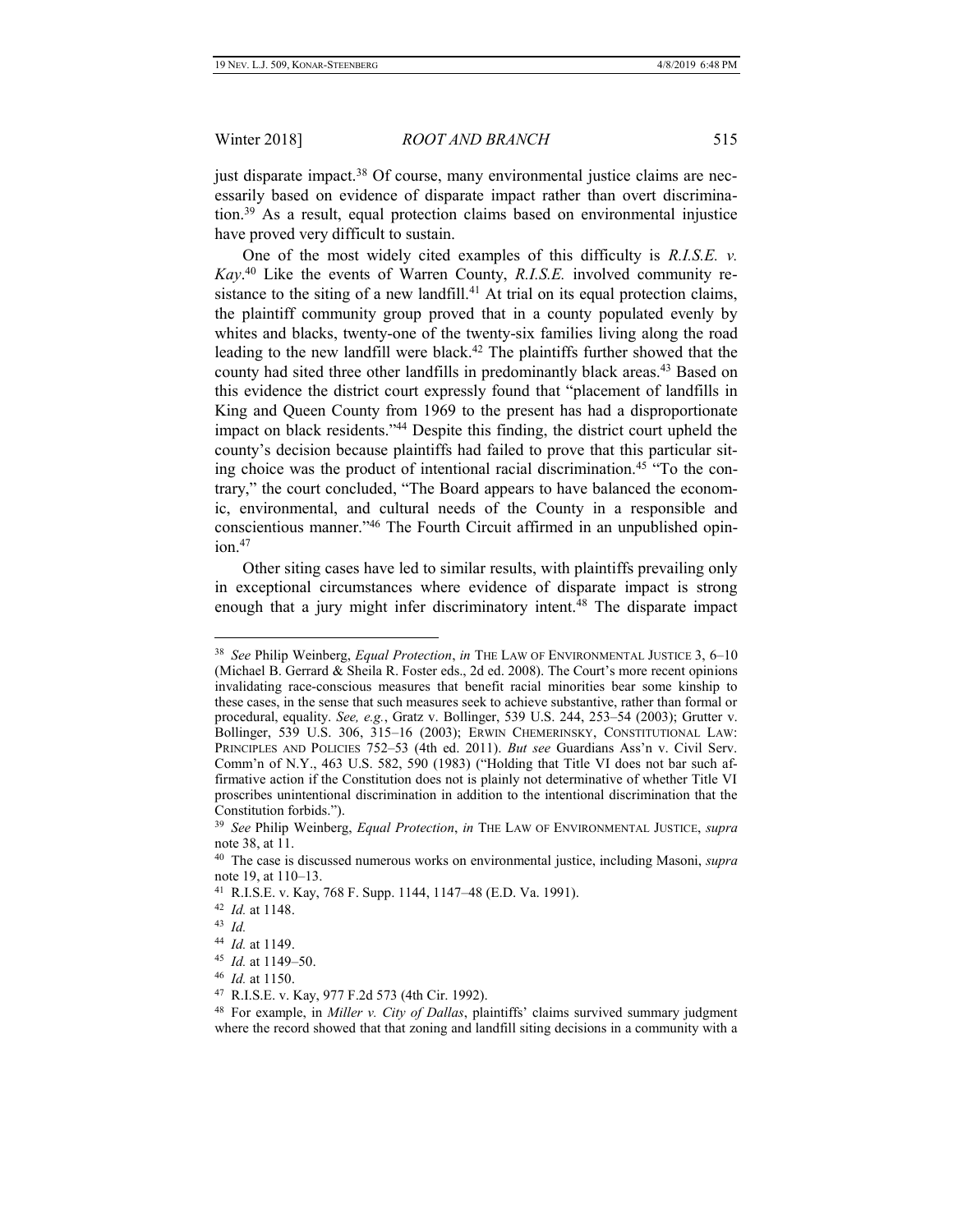$\overline{a}$ 

516 *NEVADA LAW JOURNAL* [Vol. 19:2

problem has thus "severely limited the ability of plaintiffs to utilize the courts to take action against perceived environmental injustices."<sup>49</sup> And this problem extends beyond constitutional claims to affect statutory and administrative civil rights actions as well.

For example, disparate impact considerations have derailed environmental justice efforts under Title VI of the Civil Rights Act of 1964, including an EPA administrative process that was specifically intended to target environmental justice claims.<sup>50</sup> In 1983, a badly fractured Supreme Court held that proof of discriminatory intent is required in order to recover compensatory relief section 601 of Title VI.<sup>51</sup> The Court left open the possibility of pursuing disparate impact claims under section 602, which authorizes federal agencies to adopt regulations addressing racially discriminatory effects.<sup>52</sup> But after a number of agencies adopted such regulations, the Supreme Court in 2001 delivered another blow by holding that section 602 did not provide a private cause of action for litigants to seek direct judicial enforcement.<sup>53</sup> As a result of these cases, the only viable path for Title VI disparate impact claims was through administrative adjudication.<sup>54</sup>

Unfortunately, that administrative adjudication process as it relates to environmental justice has foundered on the disparate impact problem. According to a 2016 report by the United States Commission on Civil Rights, in the nearly 300 Title VI complaints that have come before the EPA since 1993, the agency has *never* made a formal finding of discrimination.<sup>55</sup> The commission found that this reluctance traces directly to the disparate impact problem:

<sup>98</sup> percent minority population were tainted by a history of racial segregation and other policies from which a jury could infer discriminatory intent. Miller v. City of Dallas, No. Civ.A. 3:98–CV–2955–D, 2002 WL 230834, at \*1, \*6 (N.D. Tex. Feb. 14, 2002).

<sup>49</sup> *See* Michael B. Gerrard, *Preface to the Second Edition*, *in* THE LAW OF ENVIRONMENTAL JUSTICE, *supra* note 33, at xxxv.

<sup>&</sup>lt;sup>50</sup> For more on prospects for using Title VI in environmental justice cases, see Bradford C. Mank, *Title VI*, *in* THE LAW OF ENVIRONMENTAL JUSTICE 23, 23–24 (Michael B. Gerrard & Sheila R. Foster eds., 2d ed. 2008).

<sup>51</sup> *See* Guardians Ass'n v. Civil Serv. Comm'n of N.Y., 463 U.S. 582, 584 (1983).

<sup>52</sup> *Id.* at 601–02 ("To ensure that this intent would be respected, Congress included an explicit provision in § 602 of Title VI that requires that any administrative enforcement action be 'consistent with achievement of the objectives of the statute authorizing the financial assistance in connection with which the action is taken.' 42 U.S.C. § 2000d-1. Although an award of damages would not be as drastic a remedy as a cutoff of funds, the possibility of large monetary liability for unintended discrimination might well dissuade potential nondiscriminating recipients from participating in federal programs, thereby hindering the objectives of the funding statutes.") (citing Guardians Ass'n v. Civil Serv. Comm'n of N.Y., 633 F.2d 232, 261–62 (2d Cir. 1980)).

<sup>53</sup> *See* Alexander v. Sandoval, 532 U.S. 275, 293 (2001).

<sup>54</sup> Bradford C. Mank, *Title VI*, *in* THE LAW OF ENVIRONMENTAL JUSTICE, *supra* note 50, at 24.

<sup>55</sup> U.S. COMM'N ON CIVIL RIGHTS, ENVIRONMENTAL JUSTICE: EXAMINING THE ENVIRONMENTAL PROTECTION AGENCY'S COMPLIANCE AND ENFORCEMENT OF TITLE VI AND EXECUTIVE ORDER 12,898 40 (2016).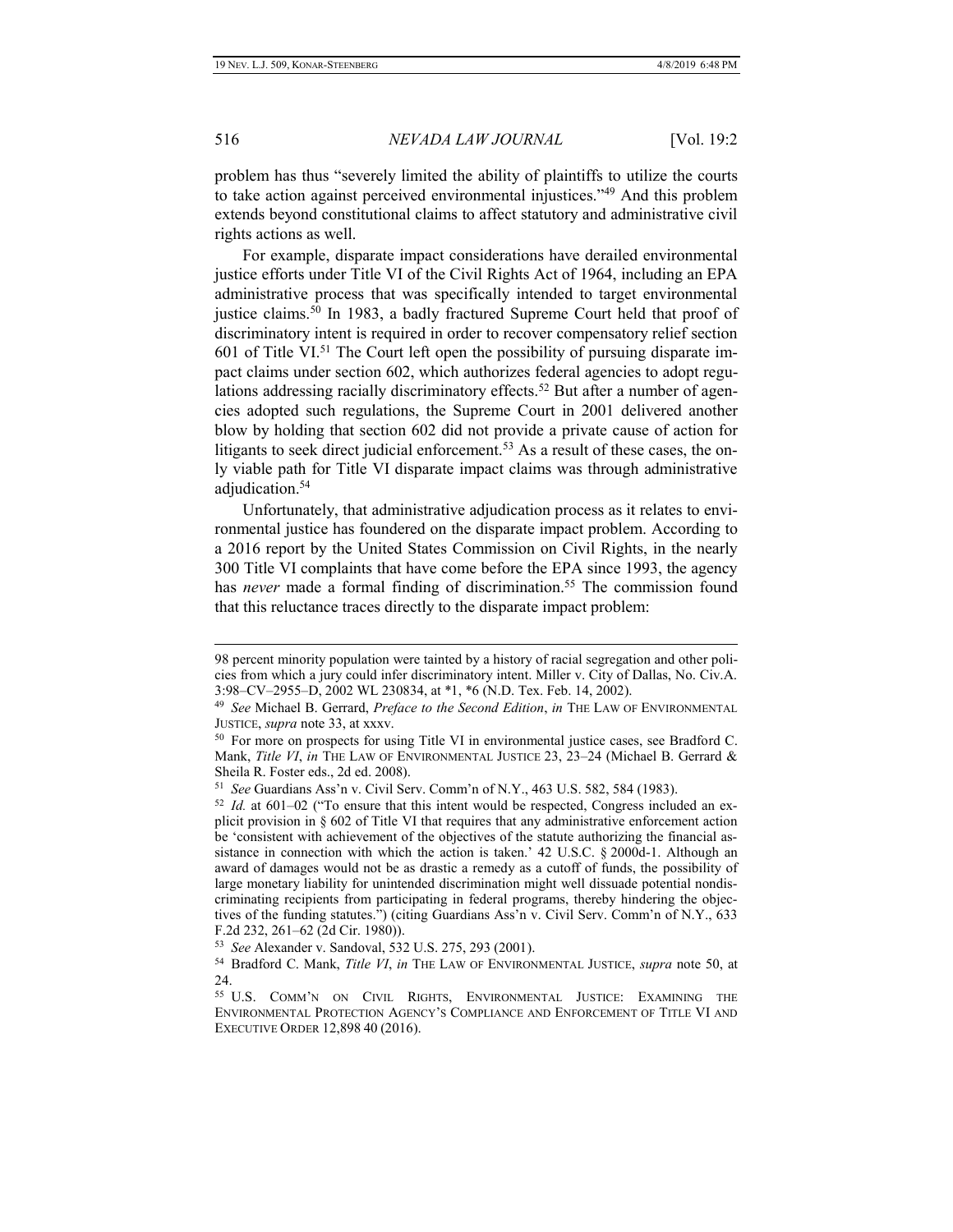$\overline{a}$ 

Winter 2018] *ROOT AND BRANCH* 517

Despite its regulatory authority to withdraw financial assistance from recipients, the Office of Civil Rights has long "avoided [pursuing] civil rights complaints alleging discrimination based on disparate impact for fear that the agency would lose such a case if challenged in court, even though almost all the Title VI complaints over the last two decades are based on the theory."<sup>56</sup>

Judicial hostility to disparate impact claims has thus plagued the environmental justice movement from its birth forty years ago to the present.

#### III. ENVIRONMENTAL JUSTICE AND THE FEDERALISM PROBLEM

In the face of the difficulties described above, some argue that Congress should adopt legislation specifically tailored to the needs of environmental justice claims rather than trying to repurpose existing civil rights authorities.<sup>57</sup> This section explores potential federalism-based objections to pursuing such new and specific environmental justice legislation under two traditional sources of federal civil rights legislation: the Fourteenth Amendment and the Commerce Clause.

<sup>56</sup> *Id.* (quoting *Jackson Shuffling of Key EPA Civil Rights Office State Sparks Criticism*, 30 INSIDEEPA.COM (2009)). In the absence of effective federal environmental justice legislation, environmental justice action at the federal level has been mostly limited to executive action. Yet even the marquee federal environmental justice measure, President Clinton's Executive Order No. 12,898, has not lived up to expectations. Order 12,898 directs certain federal agencies, including EPA, to "make achieving environmental justice part of [their] mission[s] by identifying and addressing, as appropriate, disproportionately high and adverse human health or environmental effects of its programs, policies, and activities on minority populations and low-income populations." Exec. Order No. 12,898, 59 Fed. Reg. 7629 (Feb. 11, 1994). But an assessment of the impact of the executive order concluded that although it had "a major impact on how agencies integrate environmental justice issues into their activities," the "challenge of fulfilling the order's goals remains unfinished." Bradford C. Mank, *Executive Order 12,898*, *in* THE LAW OF ENVIRONMENTAL JUSTICE 101, 142–43 (Michael B. Gerrard & Sheila R. Foster eds., 2d ed. 2008). During the reign of President George W. Bush, the director of EPA's Office of Environmental Justice opined that the environmental justice concerns at the heart of the order could not serve as the basis for substantive decisions because "use of racial classifications as a basis for making decisions would raise significant legal issues" akin to those raised in cases involving race-conscious affirmative action measures. *Id.* at 117–18 (citation omitted). Finally, the fact that an executive order—rather than a statute—is the marquee environmental justice measure is itself telling. In fact, Congress has never passed environmental justice legislation. Representative John Lewis introduced an environmental justice bill in 1992; decades later, that bill has yet to pass. H.R. 5326, 102d Cong. (1992). A smattering of state legislatures have taken tentative steps in the direction of environmental justice. *See* BARRY E. HILL, ENVIRONMENTAL JUSTICE: LEGAL THEORY AND PRACTICE 160, 164, 166, 168, 169, 171, 173 (2d ed. 2012) (describing environmental justice laws in Arkansas, Louisiana, Georgia, Kentucky, Alabama, Delaware, and California).

<sup>57</sup> Senator Cory Booker has authored a bill to reverse *Sandoval*; it is not likely to pass anytime soon. Brentin Mock, *Cory Booker's New Bill Has a "Snowball's Chance in Hell" of Passing*, MOTHER JONES (Nov. 14, 2017, 6:00 AM), https://www.motherjones.com/environm ent/2017/11/corey-bookers-new-bill-has-a-snowballs-chance-in-hell-of-passing/ [https://per ma.cc/6C97-A9GD].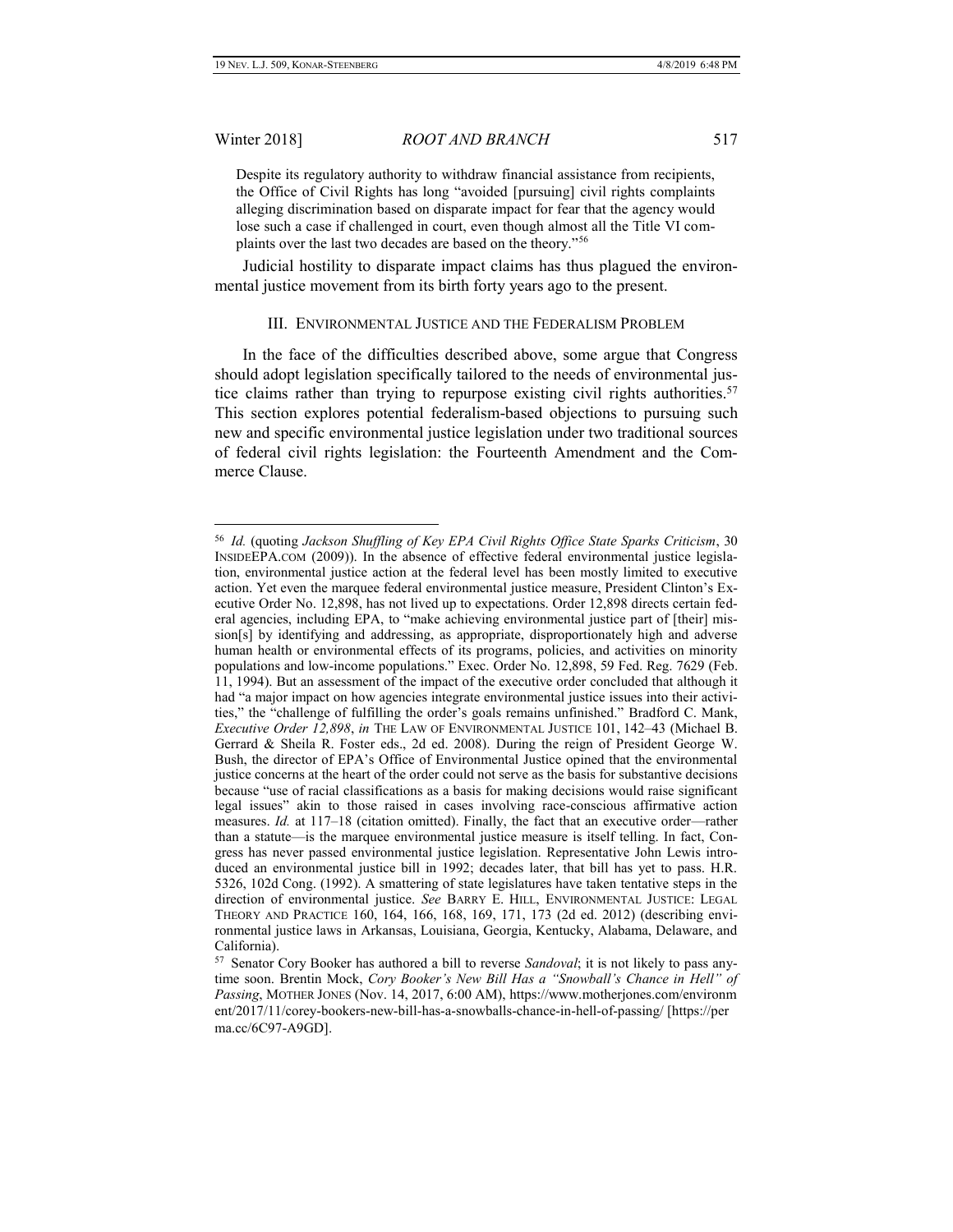### A. *Fourteenth Amendment Equal Protection and Federalism:* City of Boerne

A useful starting point for thinking about federalism's relationship to equal protection is Dean Chemerinsky's division of Supreme Court equal protection precedent into two modes or perspectives: the "nationalist perspective" and the "federalist perspective."<sup>58</sup> The nationalist perspective is illustrated by *Katzenbach v. Morgan*, which concerned Congress's ability under the Fourteenth Amendment to regulate the use of state literacy tests for voting.<sup>59</sup> Prior to *Katzenbach*, the Supreme Court had upheld such tests against equal protection challenge.<sup>60</sup> In response, Congress adopted provisions of the Voting Rights Act prohibiting a specific kind of literacy test aimed at people from Puerto Rico.<sup>61</sup> New York challenged the law, arguing that Congress lacked the authority to *independently* redefine this kind of literacy test as an equal protection violation.<sup>62</sup> In other words, the state argued that Congress's powers under the Fourteenth Amendment were essentially limited to providing remedies for equal protection violations identified by the judiciary.<sup>63</sup>

The *Katzenbach* court disagreed and held that Congress was not limited "to the insignificant role of abrogating only those state laws that the judicial branch was prepared to adjudge unconstitutional."<sup>64</sup> Instead, the Court explained, the framers of the Fourteenth Amendment intended Congress to have "the same broad powers expressed in the Necessary and Proper Clause" that would apply to other Congressional powers.<sup>65</sup>

The contrasting "federalist perspective" on this question is reflected in *Boerne*, which came three decades after *Katzenbach* and largely displaced it.<sup>66</sup> The case emerged from the aftermath of *Employment Division v. Smith*, which held that neutral laws of general applicability were not subject to heighted review under the Free Exercise clause.<sup>67</sup> Relying on its Fourteenth Amendment powers, Congress responded to *Smith* by adopting the Religious Freedom Restoration Act (RFRA).<sup>68</sup> The RFRA provided that neutral laws of general applicability that substantially burdened free exercise of religion were prohibited unless narrowly tailored to achieve a compelling governmental interest.<sup>69</sup>

<sup>58</sup> CHEMERINSKY, *supra* note 38, at 299.

<sup>59</sup> *See* Katzenbach v. Morgan, 384 U.S. 641, 643 (1966); *see also* CHEMERINSKY, *supra* note 38, at 299–300.

<sup>60</sup> *See* Lassiter v. Northampton Cty. Bd. of Elections, 360 U.S. 45, 53–54 (1959).

<sup>61</sup> *Katzenbach*, 384 U.S. at 652.

<sup>62</sup> *Id.* at 348–49.

<sup>63</sup> CHEMERINSKY, *supra* note 38, at 300.

<sup>64</sup> *Katzenbach*, 384 U.S. at 648–49.

<sup>65</sup> *Id.* at 650.

<sup>66</sup> *See* City of Boerne v. Flores, 521 U.S. 507, 528 (1997); *see also* CHEMERINSKY, *supra* note 38, at 301, 303.

<sup>67</sup> *See* Emp't Div. Dep't of Human Res. of Or. v. Smith, 494 U.S. 872, 878–79 (1990).

<sup>68</sup> *Boerne*, 521 U.S. at 512.

<sup>69</sup> *Id.* at 515–16.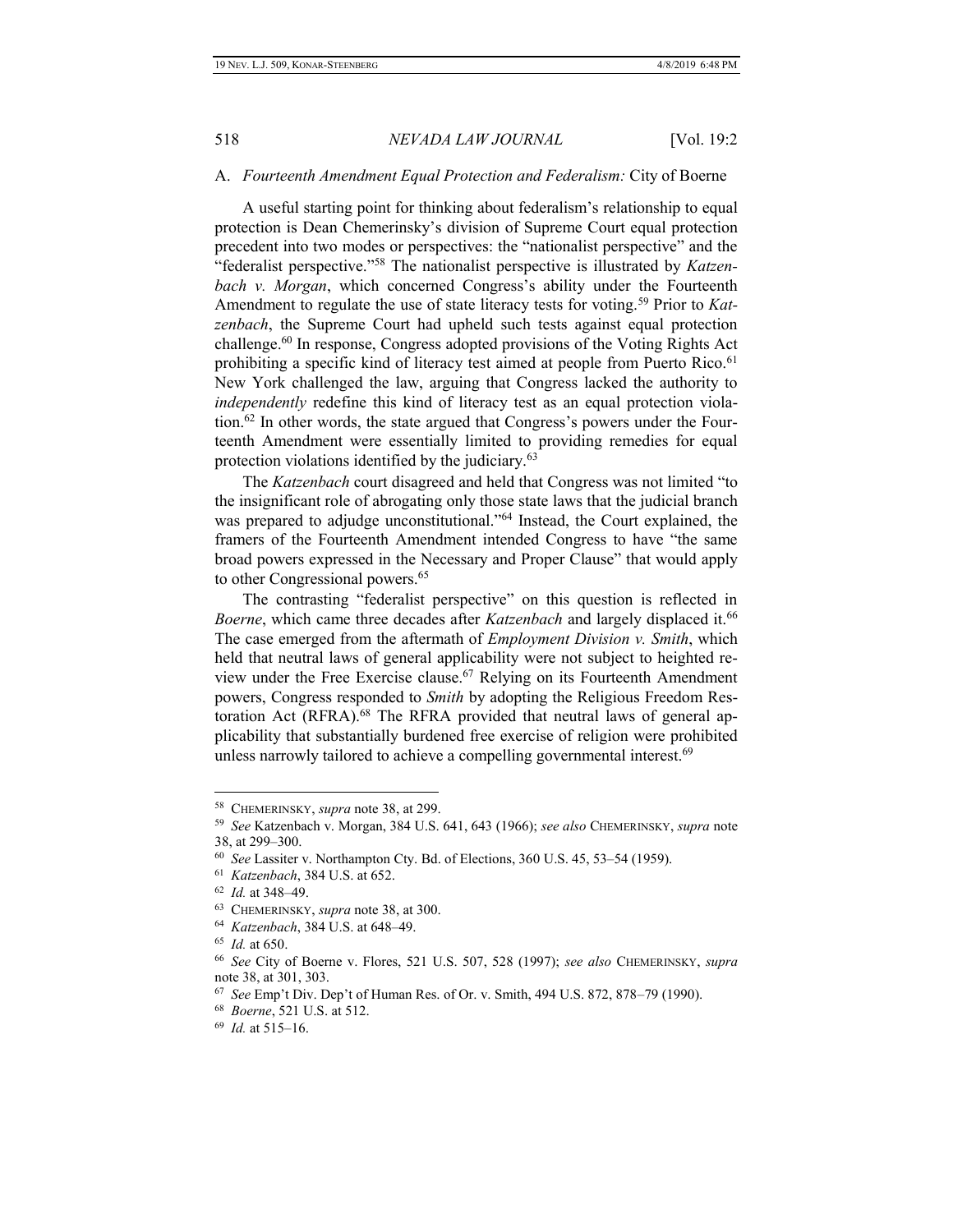The case thus featured a pattern of judicial and legislative action roughly analogous to *Katzenbach:* the Supreme Court interpreted a constitutional protection narrowly (free exercise, in this case), and Congress responded by independently redefining that right more broadly. Despite these similarities, the *Boerne* court struck down this portion of RFRA, and, in so doing, it departed from *Katzenbach* in two important ways.

First, the Court flatly held that "Congress does not enforce a constitutional right by changing what the right is."<sup>70</sup> This conclusion stands in stark contrast to *Katzenbach's* observation that Congress's powers go beyond "the insignificant role of abrogating only those state laws that the judicial branch was prepared to adjudge unconstitutional  $\ldots$   $\frac{m}{1}$  Justice Kennedy explained the need for this rule by invoking *Marbury v. Madison* and the need for judicial supremacy in constitutional interpretation, lest the Constitution fall to "a level with ordinary legislative acts."<sup>72</sup>

Second, the Court jettisoned *Katzenbach's* deferential Necessary and Proper Clause standard of review and replaced it with a novel form of heightened scrutiny.<sup>73</sup> According to Justice Kennedy, Congressional action under the Fourteenth Amendment requires "a congruence and proportionality between the injury to be prevented or remedied and the means adopted to that end."<sup>74</sup> Justice Kennedy explained that this heighted scrutiny was necessary to protect the states from laws like RFRA, whose "[s]weeping coverage ensures its intrusion at every level of government, displacing laws and prohibiting official actions of almost every description and regardless of subject matter."<sup>75</sup> This "test," ostensibly rooted in federalism, enables courts to second-guess Congressional "intrusions" into the state sphere. It apparently operates as a kind of sliding scale: when the historical record of discrimination is strong, Congress is freer to act; and when evidence is weak, Congressional authority becomes more uncertain. Applied to the facts of *Boerne*, the Court concluded that Congress failed to meet the proportionality and congruence test because the record did not (in the Court's view) reveal a long (enough) history of religious intolerance in state law.<sup>76</sup>

<sup>70</sup> *Id.* at 519.

<sup>71</sup> Katzenbach v. Morgan, 384 U.S. 641, 649 (1966).

<sup>72</sup> *Boerne*, 521 U.S. at 529.

<sup>73</sup> *Id.* at 519–20.

<sup>74</sup> *Id.* at 520.

<sup>75</sup> *Id.* at 532.

<sup>76</sup> *Id.* at 534–35. Dean Chemerinsky notes several problems with the holding. For example, the Ninth Amendment provides that the "enumeration in the Constitution, of certain rights, shall not be construed to deny or disparage others retained by the people." As Dean Chemerinsky observes, this strongly suggests that the Constitution is a floor—not a ceiling—on protectable liberties. CHEMERINSKY, *supra* note 38, at 304. Even so, the Supreme Court has expressed interest in expanding the principle to the Fifteenth Amendment. *See* Nw. Austin Mun. Util. Dist. No. One v. Holder, 557 U.S. 193, 202–03 (2009); *see also* Rick Hasen, *The Curious Disappearance of* Boerne *and the Future Jurisprudence of Voting Rights and Race*,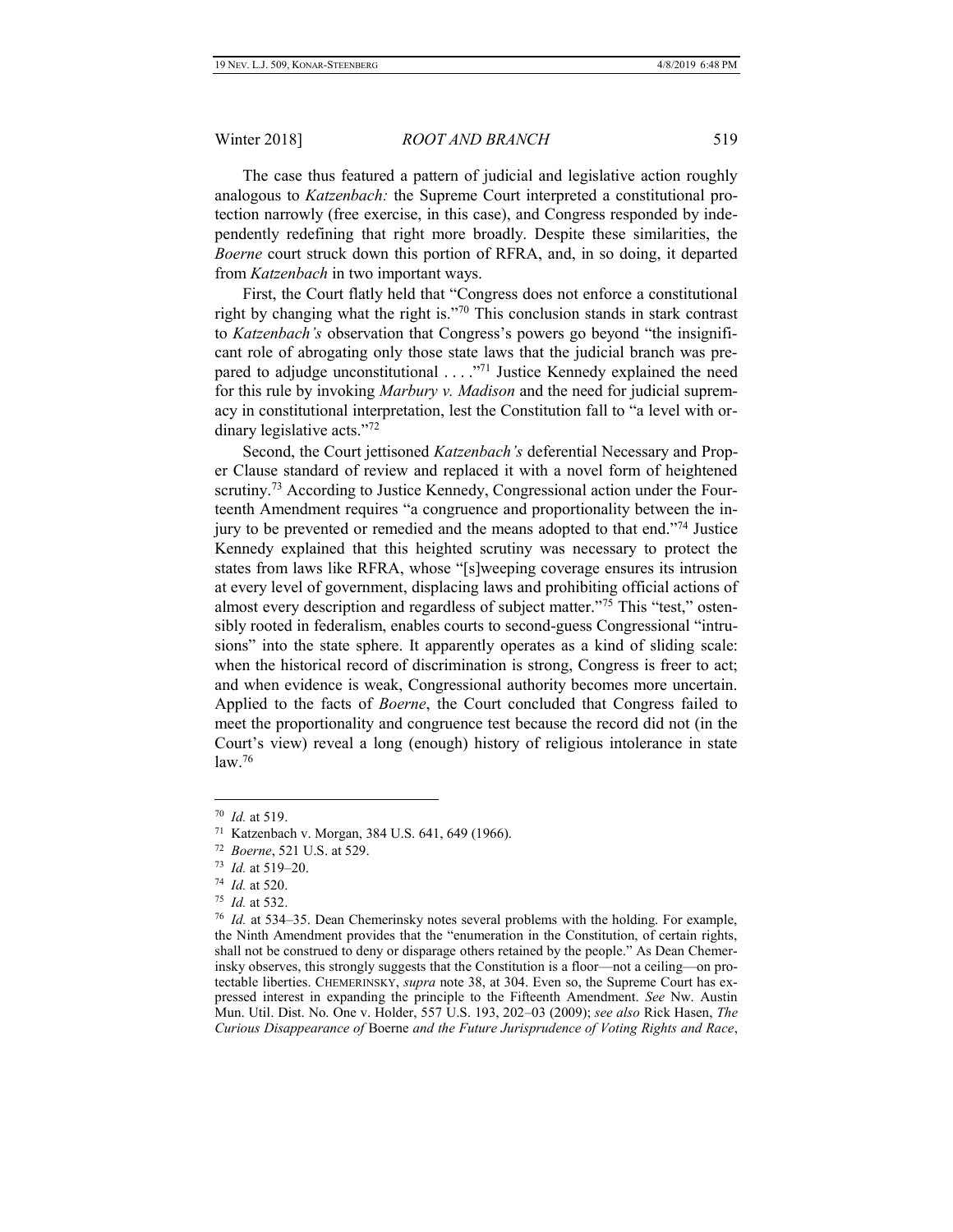$\overline{a}$ 

### 520 *NEVADA LAW JOURNAL* [Vol. 19:2

*Boerne* thus poses a variety of potential barriers for effective federal environmental justice legislation based on equal protection. Like similar constitutional tests that measure rights against historical pedigree, *Boerne* privileges Congress's ability to solve old problems over its power to take on new ones.<sup>77</sup> To the extent that environmental justice is characterized as a novel extension of equal protection, it bumps up against *Boerne's* proscription on Congressional definition of new rights.<sup>78</sup> It is also unclear whether a historical record of environmental injustice could be assembled in a manner that would satisfy a court's sense of "proportionality" and "congruence." On one hand, unequal distribution of environmental harms is nothing new; on the other, the notion of land use planning (let alone environmental siting procedures) post-dates slavery by decades. Finally, the disparate impact problem described above might be understood as a subspecies of the larger *Boerne* problem, for any effort to define equal protection as including freedom from disparate impact arguably would be "changing what the right is," in the words of *Boerne*. 79

### B. *The Commerce Clause and Federalism:* Lopez, Morrison, and Raich

At least in theory, there is no constitutional problem with disparate impact measures under the Commerce Clause.<sup>80</sup> But the Supreme Court's reintroduction of Tenth Amendment-tinged federalism concerns with Congressional overreach and "traditional state functions" in the 1990s does give rise to potential arguments about the constitutionality of environmental justice measures, especially those involving matters such as zoning and siting of environmentally noxious land uses.<sup>81</sup>

In 1995, the Court in *United States v. Lopez* sought to restore what it saw as an eroding "distinction between what is truly national and what is truly local" in Commerce Clause analysis.<sup>82</sup> From the New Deal until the 1990s, Congress's authority to legislate under the Commerce Clause had been subject to a

SCOTUSBLOG (Jun. 25, 2013, 7:10 PM), http://www.scotusblog.com/2013/06/the-curiousdisappearance-of-boerne-and-the-future-jurisprudence-of-voting-rights-and-race/ [https://per ma.cc/perma.cc/3JK8-8C59].

<sup>&</sup>lt;sup>77</sup> In this sense, the *Boerne* test begins to resemble the problematic "traditional state functions" test adopted in *Nat'l League of Cities v. Usery*, 426 U.S. 833, 849–52 (1976), *overruled by Garcia v. San Antonio Metro. Transit Auth.*, 469 U.S. 528 (1985), rejected in *Garcia*, and revived in *Lopez*. *See infra* Section III.B.

<sup>78</sup> *See Boerne*, 521 U.S. at 519. The disparate impact problem might be understood as an extension of this principle: to define equal protection as including freedom from disparate impact would be "changing what the right is," to use the phraseology of *Boerne*. 79 *Id.*

<sup>80</sup> U.S. CONST. art. I, § 8, cl. 3; Griggs v. Duke Power Co., 401 U.S. 424, 431 (1971).

<sup>81</sup> *See* United States v. Lopez, 514 U.S. 549, 577 (1995) (Kennedy, J., concurring).

<sup>82</sup> *Id.* at 567–68 (majority opinion); *see also* BOB ROBERTS (Paramount Pictures 1992) (noting song "Times Are Changing' Back"). *Cf.* Billy Bragg, *The Times They Are A-Changing Back*, YOUTUBE (Jan. 23, 2017), https://www.youtube.com/watch?v=0K7gyTQuuls [https:// perma.cc/JQP5-4YL8].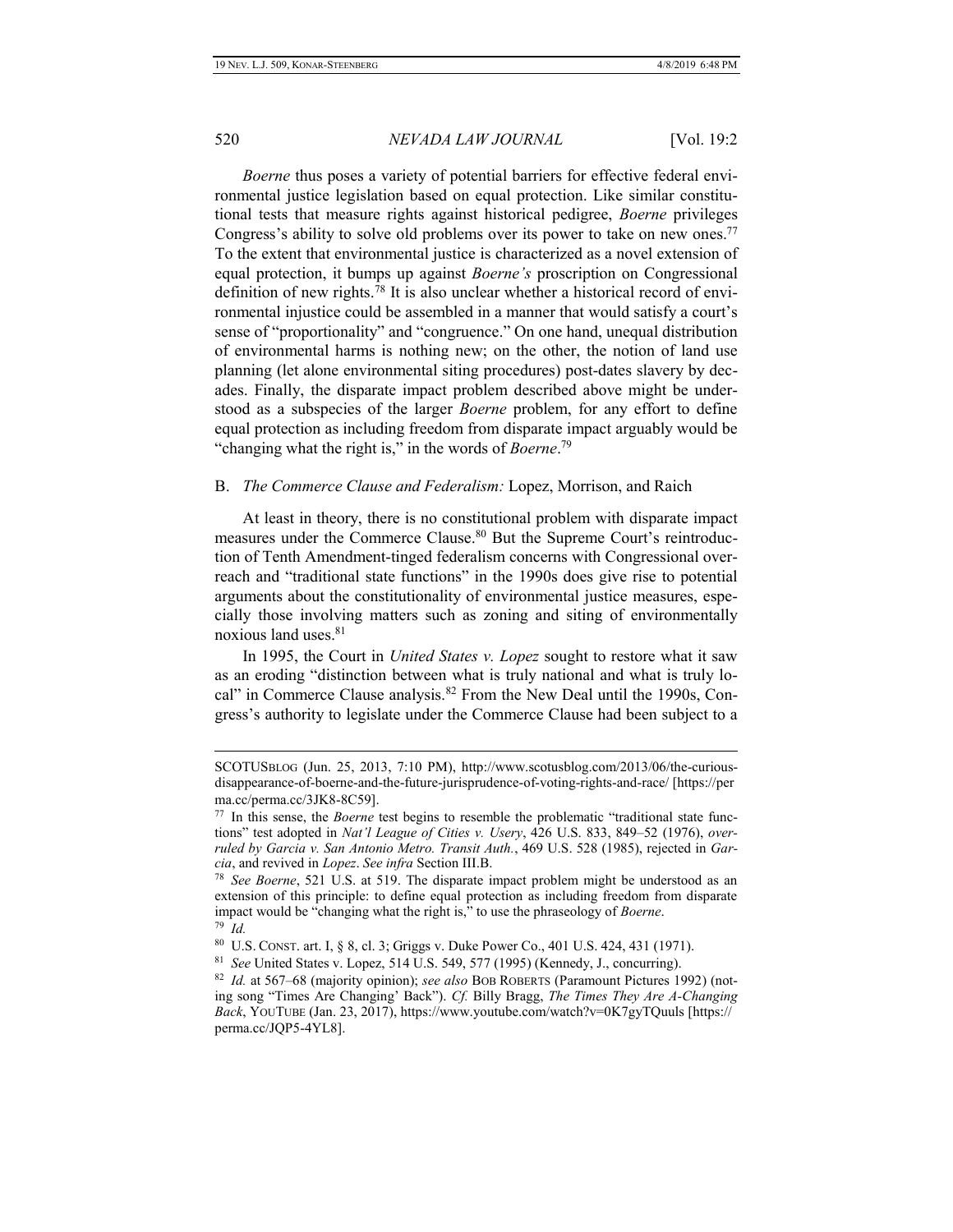deferential, rational basis test.<sup>83</sup> That test was summarized in *Heart of Atlanta Motel v. United States*, in which the Court upheld the prohibition on discrimination in public accommodations in the Civil Rights Act of 1964: "The only questions are: (1) whether Congress had a rational basis for finding that racial discrimination by motels affected commerce, and (2) if it had such a basis, whether the means it selected to eliminate that evil are reasonable and appropriate."<sup>84</sup> The Court dismissed states' rights arguments with the quip, "[I]f it is interstate commerce that feels the pinch, it does not matter how local the operation which applies the squeeze."<sup>85</sup>

The *Lopez* court replaced this deferential test with a more restrictive bricolage assembled from bits of Gilded Age and New Deal Commerce Clause doctrine. The case involved a challenge to a federal law making it a crime to possess a firearm in a school zone.<sup>86</sup> The Court struck down the law and along with it the Commerce Clause interpretation that had prevailed since 1937.<sup>87</sup>

The *Lopez* version of the Commerce Clause begins with a three-category sorting hat<sup>88</sup> exercise:

First, Congress may regulate the use of the channels of interstate commerce. Second, Congress is empowered to regulate and protect the instrumentalities of interstate commerce, or persons or things in interstate commerce, even though the threat may come only from intrastate activities. Finally, Congress' commerce authority includes the power to regulate . . . those activities that substantially affect interstate commerce.<sup>89</sup>

Of course, the hard cases fall into the third category, and there Congress' authority is measured according to four<sup>90</sup> (or five<sup>91</sup>) considerations.

The first (often outcome determinative) consideration is whether the regulated activity is "economic" in nature.<sup>92</sup> If it is, then Congress may rationally conclude that interstate commerce is substantially impacted by aggregated in-

<sup>83</sup> *Lopez*, 514 U.S. at 557.

<sup>84</sup> Heart of Atlanta Motel, Inc. v. United States, 379 U.S. 241, 258 (1964); *see also* CHEMERINSKY, *supra* note 38, at 266–67 ("These decisions reflect the breadth of Congress's commerce power, but they are not surprising under the doctrines developed since 1937.").

<sup>85</sup> *Heart of Atlanta Motel*, 379 U.S. at 258 (quoting [United States v. Women's Sportswear](https://1.next.westlaw.com/Link/Document/FullText?findType=Y&serNum=1949119308&pubNum=708&originatingDoc=I9a3d9a729c9c11d991d0cc6b54f12d4d&refType=RP&fi=co_pp_sp_708_716&originationContext=document&transitionType=DocumentItem&contextData=(sc.Default)#co_pp_sp_708_716)  [Mfg. Ass'n, 336 U.S. 460, 4](https://1.next.westlaw.com/Link/Document/FullText?findType=Y&serNum=1949119308&pubNum=708&originatingDoc=I9a3d9a729c9c11d991d0cc6b54f12d4d&refType=RP&fi=co_pp_sp_708_716&originationContext=document&transitionType=DocumentItem&contextData=(sc.Default)#co_pp_sp_708_716)64 (1949)).

<sup>86</sup> *Lopez*, 514 U.S. at 551.

<sup>87</sup> *Id.* at 567–68.

<sup>88</sup> *See id.* at 558–59; J.K. ROWLING, HARRY POTTER AND THE SORCERER'S STONE 117–18 (1997).

<sup>89</sup> *Lopez*, 514 U.S. at 558–59 (citations omitted).

<sup>90</sup> *Id.* at 560–64.

<sup>&</sup>lt;sup>91</sup> In addition to these considerations, the Court has indicated that it will consider whether the challenged measure is part of a broader and comprehensive regulatory regime. *Id.* at 561 ("[Section 922\(q\)](https://1.next.westlaw.com/Link/Document/FullText?findType=L&pubNum=1000546&cite=18USCAS922&originatingDoc=Ice9837d29c9611d993e6d35cc61aab4a&refType=RB&originationContext=document&transitionType=DocumentItem&contextData=(sc.Search)#co_pp_7f6e000041341) is not an essential part of a larger regulation of economic activity, in which the regulatory scheme could be undercut unless the intrastate activity were regulated"); *see also* Gonzales v. Raich, 545 U.S. 1, 28 (2005).

<sup>92</sup> *Lopez*, 514 U.S. at 559–60.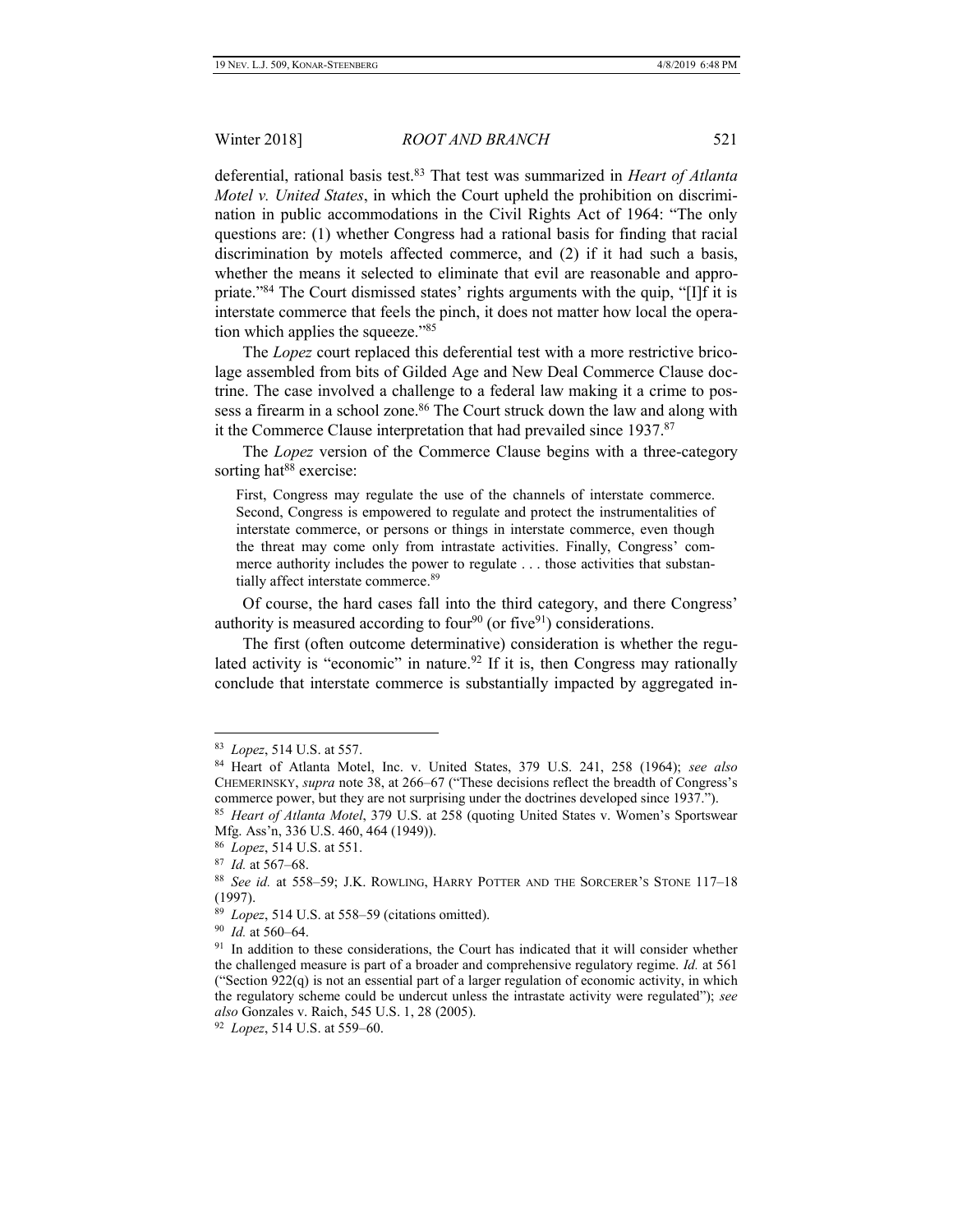dividual economic conduct.<sup>93</sup> If it is not, then the legislation in question faces additional questions: Does the legislation contain jurisdictional language to limit its reach to interstate commerce?<sup>94</sup> Is it justified by findings or other evidence showing sufficiently direct causation, or is that causal chain too attenuated and indirect?<sup>95</sup> Does the federal law regulate in an area traditionally regulated by the states?<sup>96</sup>

This last consideration reveals most clearly the activist federalism components of modern Commerce Clause analysis. Just a few years earlier, the Court had rejected as unworkable the idea that the Tenth Amendment shields "traditional" state functions from federal law.<sup>97</sup> Then-justice Rehnquist promised in his dissent that the traditional-state-function concept would rise again.<sup>98</sup> In *Lopez*, Chief Justice Rehnquist made good on that promise:

Under the theories that the Government presents in support of  $\S 922(q)$ , it is difficult to perceive any limitation on federal power, even in areas such as criminal law enforcement or education where States historically have been sovereign. Thus, if we were to accept the Government's arguments, we are hard pressed to posit any activity by an individual that Congress is without power to regulate.<sup>99</sup>

These Commerce Clause revisions raise two yellow flags for environmental justice. First, the revised analysis has already proven hostile to civil rights. The *Lopez* majority's treatment of *Heart of Atlanta* is telling: A landmark civil rights case that had been about Congress' broad Commerce Clause authority over the substantial, national, negative impacts of racial discrimination was recast as an unexceptional case about Congress's power to regulate roads.<sup>100</sup> More acutely, the Court's very next application of the *Lopez* framework was to strike down civil rights legislation aimed at deterring violence against women.<sup>101</sup> In *United States v. Morrison*, the Court invalidated the Violence Against Women Act on grounds that "[g]ender-motivated crimes of violence are not, in any sense of the phrase, economic activity."<sup>102</sup> The Court perceived grave dan-

<sup>93</sup> *Id.* at 560.

<sup>94</sup> *Id.* at 561–62.

<sup>95</sup> *Id.* at 562–64.

<sup>96</sup> *Id.* at 564.

<sup>&</sup>lt;sup>97</sup> Garcia v. San Antonio Metro. Transit Auth., 469 U.S. 528, 546-47 (1985) ("We therefore now reject, as unsound in principle and unworkable in practice, a rule of state immunity from federal regulation that turns on a judicial appraisal of whether a particular governmental function is 'integral' or 'traditional.' Any such rule leads to inconsistent results at the same time that it disserves principles of democratic self-governance, and it breeds inconsistency precisely because it is divorced from those principles.").

<sup>98</sup> *Id.* at 580 (Rehnquist, J., dissenting) ("I do not think it incumbent on those of us in dissent to spell out further the fine points of a principle that will, I am confident, in time again command the support of a majority of this Court.").

<sup>99</sup> *Lopez*, 514 U.S. at 564.

<sup>100</sup> *Id.* at 558 (citing *Heart of Atlanta* as an example of Congress's power to regulate channels of interstate commerce).

<sup>101</sup> United States v. Morrison, 529 U.S. 598, 601 (2000).

<sup>102</sup> *Id.* at 613.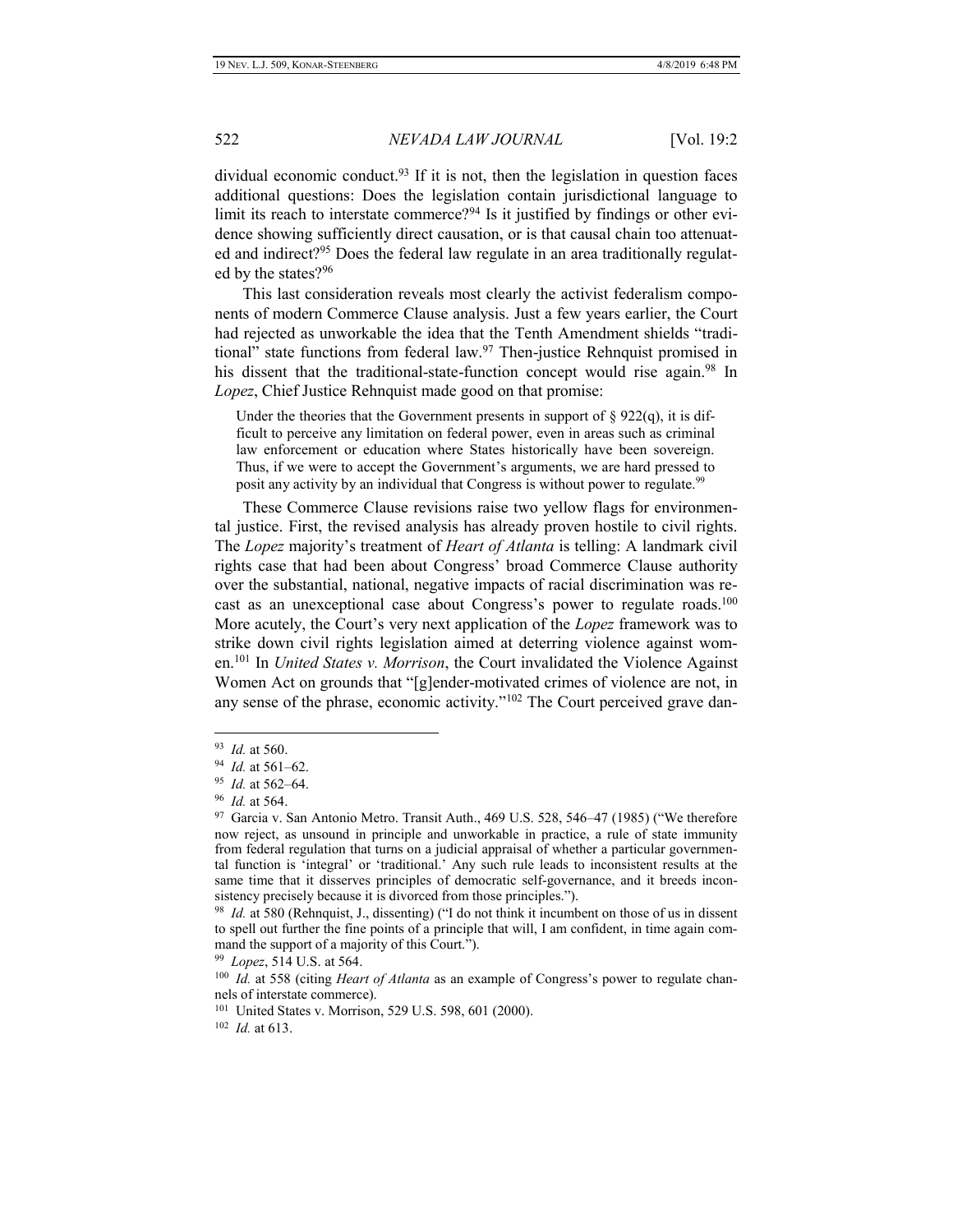ger to state sovereignty should Congress be permitted to conclude that violence against women substantially affects interstate commerce: "Petitioners' reasoning, moreover, will not limit Congress to regulating violence but may, as we suggested in *Lopez*, be applied equally as well to family law and other areas of traditional state regulation since the aggregate effect of marriage, divorce, and childrearing on the national economy is undoubtedly significant."<sup>103</sup> Of course, this would also seem to be potentially true of racial discrimination in public accommodation and, more importantly for our present purposes, Warren Countystyle environmental justice claims challenging local land use determinations.

A second warning flag is planted very close to the first, in the way *Lopez/Morrison* refetishized localism.<sup>104</sup> One way to understand the Court's transmutation of *Heart of Atlanta* into a case about interstate highways is that this conversion permits the Court to treat the Civil Rights Act of 1964 as if it does not regulate purely local activity on the basis of its impact on interstate commerce (which it plainly does). That kind of magical thinking becomes even more necessary when dealing with something as intensely local as a challenge to a city land use decision. It might well be possible to use a similar categorical maneuver—for example, to argue that Congress can regulate the environmental justice aspects of landfill siting because landfill space is an article of interstate commerce and therefore within the regulable category of things and people in interstate commerce.<sup>105</sup> But at a minimum it seems likely that any efforts to use Commerce Clause authorities to regulate local land use decisions raising environmental justice issues will have to contend with the current doctrine's hostility to federal intrusion into areas of traditionally local regulation.

As this discussion suggests, resurgent activist federalism in the courts creates additional uncertainties about pursuing environmental justice by means of equal protection or the Commerce Clause. *Boerne* makes it less certain that Congress would be permitted to legislate on environmental justice under the Fourteenth Amendment, especially in a way that dispenses with the intent requirement, because such legislation may be characterized as novel and "changing what the right is."<sup>106</sup> Meanwhile, on the Commerce Clause side of things, *Lopez* and *Morrison* arm courts with the ability to second guess Congressional determinations concerning substantial impact on interstate commerce, a capability some courts may feel especially compelled to use when traditional, local control of land use is at stake. Together, these federalism developments further complicate pursuit of environmental justice through the usual constitutional routes.

l

<sup>103</sup> *Id.* at 615–16.

<sup>104</sup> *See Lopez*, 514 U.S. at 567–68.

<sup>&</sup>lt;sup>105</sup> Cf. City of Philadelphia v. New Jersey, 437 U.S. 617 (1978) (treating landfill space as an article of interstate commerce under the Dormant Commerce Clause doctrine).

<sup>106</sup> City of Boerne v. Flores, 521 U.S 507, 519 (1997).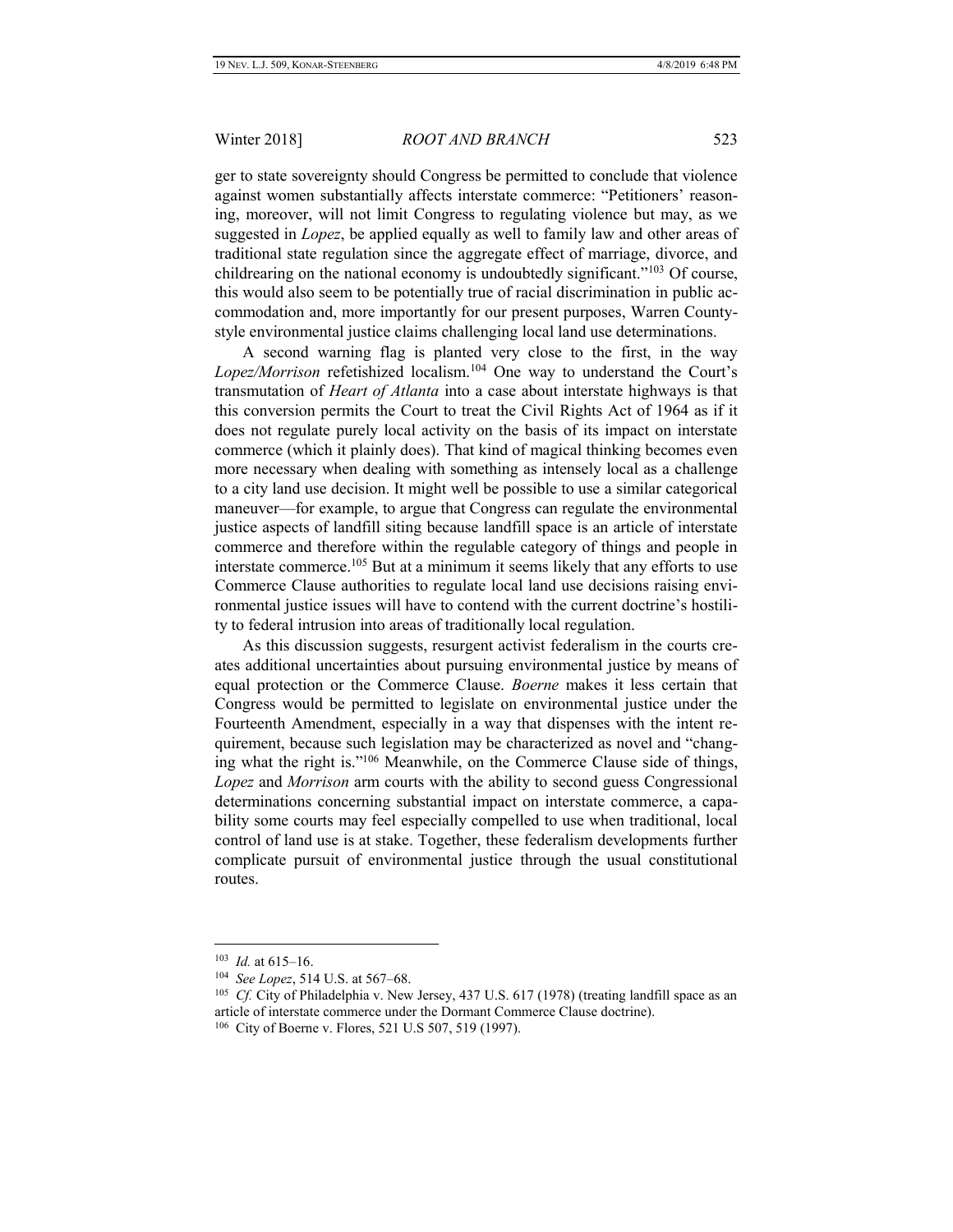### IV. THE THIRTEENTH AMENDMENT AND PROSPECTS FOR ACHIEVING ENVIRONMENTAL JUSTICE

This part explains how the Thirteenth Amendment can serve as an additional, more promising source of authority for environmental justice action because it is not—and should not be—subject to the disparate impact and federalism problems described above.

#### *A. The Thirteenth Amendment and Disparate Impact*

This section first demonstrates that current Supreme Court precedent *does not* impose an intent requirement on Thirteenth Amendment claims. It then argues that such a requirement *should not* be imposed in light the original intent of the amendment's authors to eradicate the vestiges of slavery including its "badges and incidents." Having disposed of the intent issue, this section concludes with a discussion of how the Thirteenth Amendment's historical concern with denied property rights as one such "badge and incident" is a promising basis for pursuing environmental justice.

# *1. Supreme Court Precedent Does Not Impose an Intent Requirement for Thirteenth Amendment Claims.*

At least one widely noted constitutional treatise (cited frequently throughout the rest of this essay) opines that "the Thirteenth Amendment requires proof of a discriminatory purpose," based on the United States Supreme Court's decision in *City of Memphis v. Greene*. <sup>107</sup> This section argues that this conclusion misperceives *Greene's* actual holding and reasoning, both of which left the viability of disparate impact claims under the Thirteenth Amendment unresolved.

*Greene* involved a challenge to the city's decision to close a road linking a black neighborhood to a white neighborhood.<sup>108</sup> City officials defended the decision on grounds of public safety and reducing "traffic pollution," but some black residents saw it differently and challenged the closure under the Thirteenth Amendment and 42 U.S.C. § 1982, which was adopted under that amendment.<sup>109</sup> Reminiscent of *R.I.S.E.*, the district court found that the closure would "have disproportionate impact on certain black citizens" and that the traffic diverted would be "overwhelming [sic] black."<sup>110</sup> Nevertheless, the district court ruled against the black residents, in part because they had not proved discriminatory intent or purpose.<sup>111</sup> The Sixth Circuit reversed, finding that the

<sup>107</sup> CHEMERINSKY, *supra* note 38, at 728 n.135 (citing City of Memphis v. Greene, 451 U.S. 100 (1981)).

<sup>108</sup> *Greene*, 451 U.S. at 102.

<sup>&</sup>lt;sup>109</sup> "All citizens of the United [States](https://www.law.cornell.edu/definitions/uscode.php?width=840&height=800&iframe=true&def_id=42-USC-80204913-1546477212&term_occur=2&term_src=title:42:chapter:21:subchapter:I:section:1982) shall have the same right, in every [State](https://www.law.cornell.edu/definitions/uscode.php?width=840&height=800&iframe=true&def_id=42-USC-80204913-1546477212&term_occur=3&term_src=title:42:chapter:21:subchapter:I:section:1982) and Territory, as is enjoyed by white citizens thereof to inherit, purchase, lease, sell, hold, and convey real and personal property." 42 U.S.C. § 1982 (2012); *Greene*, 451 U.S. at 102.

<sup>110</sup> *Greene*, 451 U.S. at 110.

<sup>111</sup> *Id.* at 107–08.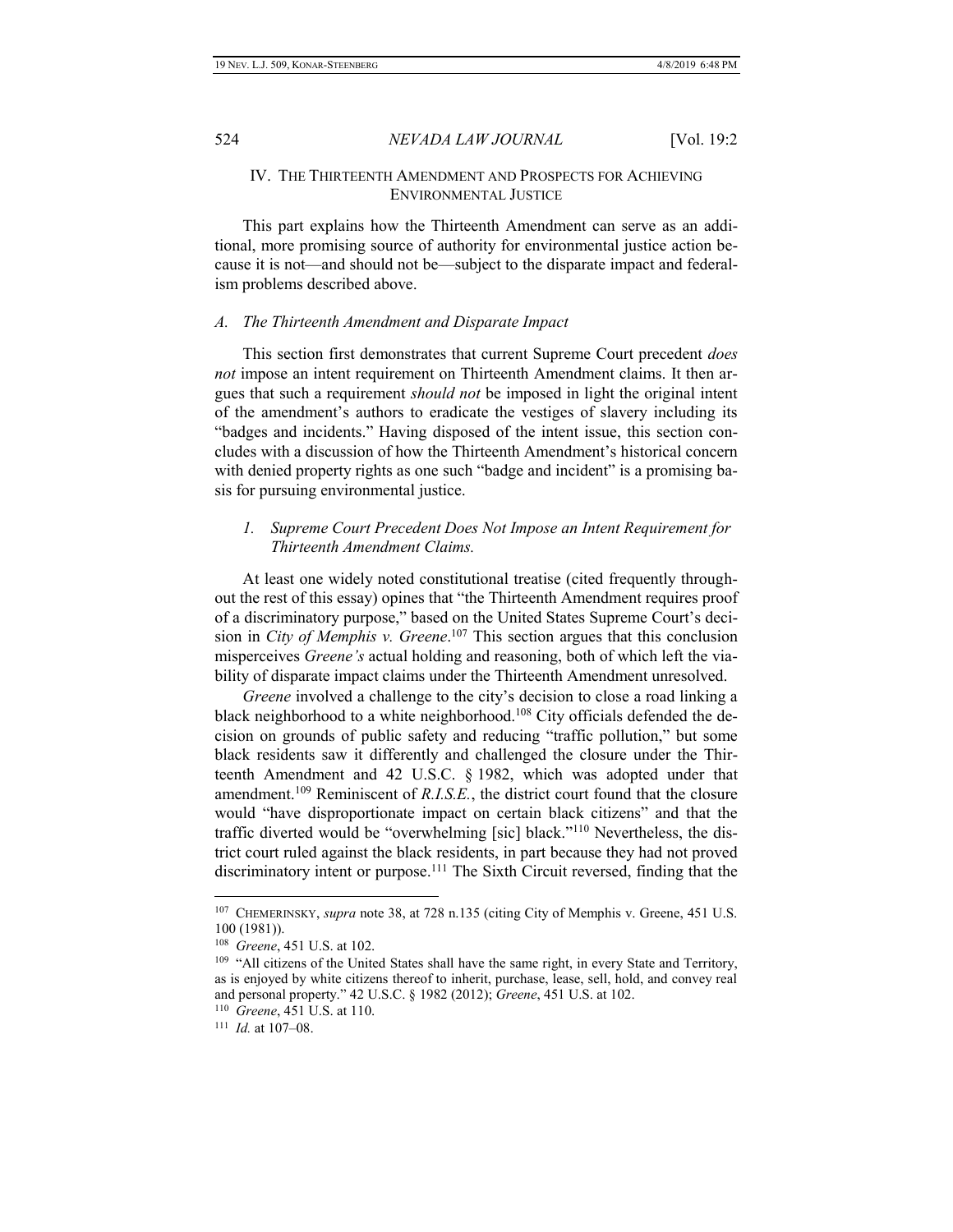black residents could show that the closing was a "badge of slavery" without having to show that similar applications by black neighborhoods had been rejected.<sup>112</sup> The Supreme Court reversed the Court of Appeals and ruled in favor of the city, finding that "a review of the justification for the official action challenged in this case demonstrates that its disparate impact on black citizens could not [be] fairly characterized as a badge or incident of slavery."<sup>113</sup>

Lifted from its context, this isolated statement could imply that "justification for the official action" (i.e., purpose or intent) rather than disparate impact, is the proper constitutional focus under the Thirteenth Amendment.<sup>114</sup> But that is not what the *Greene* Court actually held. To the contrary, the majority expressly disavowed any intention of "confront[ing] prematurely the rather general question whether either [section] 1982 or the Thirteenth Amendment requires proof of a specific unlawful purpose . . . ."<sup>115</sup> The Court stated plainly:

To decide the narrow constitutional question presented by this record *we need not speculate about the sort of impact on a racial group that might be prohibited by the Amendment itself*. We *merely* hold that the impact of the closing of West Drive on nonresidents of Hein Park is a routine burden of citizenship; it does not reflect a violation of the Thirteenth Amendment.<sup>116</sup>

The outcome in *Greene* thus did not turn on the question of discriminatory intent. Instead, as the quote above suggests, it turned on the absence of evidence of constitutionally cognizable injury in what the Court took to be a fairly routine road closure. Throughout the opinion, Justice Stevens dismisses the plaintiffs' asserted injuries as de minimis, observing for example that the "closing has not affected the value of property owned by black citizens, but it has caused some *slight inconvenience* to black motorists."<sup>117</sup> The Court says that such inconvenience does not compare with the "odious practice the Thirteenth Amendment was designed to eradicate"<sup>118</sup> and goes on to reject "the symbolic significance of the fact that most of the drivers who will be inconvenienced by the action are black."<sup>119</sup>

In fact, Justice Stevens's focus on insufficiently serious injury, rather than inadequate evidence of intent, led Justice White to write a testy concurring

<sup>112</sup> Greene v. City of Memphis, 610 F.2d 395, 400–02 (6th Cir. 1979).

<sup>113</sup> CHEMERINSKY, *supra* note 38, at 728–29 n.135.

<sup>114</sup> *Id.*

<sup>115</sup> *Greene*, 451 U.S. at 120.

<sup>116</sup> *Id.* at 128–29 (emphasis added).

<sup>&</sup>lt;sup>117</sup> *Id.* at 119 (emphasis added).

<sup>118</sup> *Id.* at 128.

<sup>&</sup>lt;sup>119</sup> *Id.* In this respect, the matter begins to look more like a case about Article III standing. *Cf.* Allen v. Wright, 468 U.S. 737, 755–56 (1984) (holding "abstract stigmatic injury" associated with government's failure to enforce discrimination laws, without more, is not a cognizable injury), *abrogated on other grounds by* Lexmark Int'l, Inc. v. Static Control Components, Inc., 572 U.S. 118 (2014).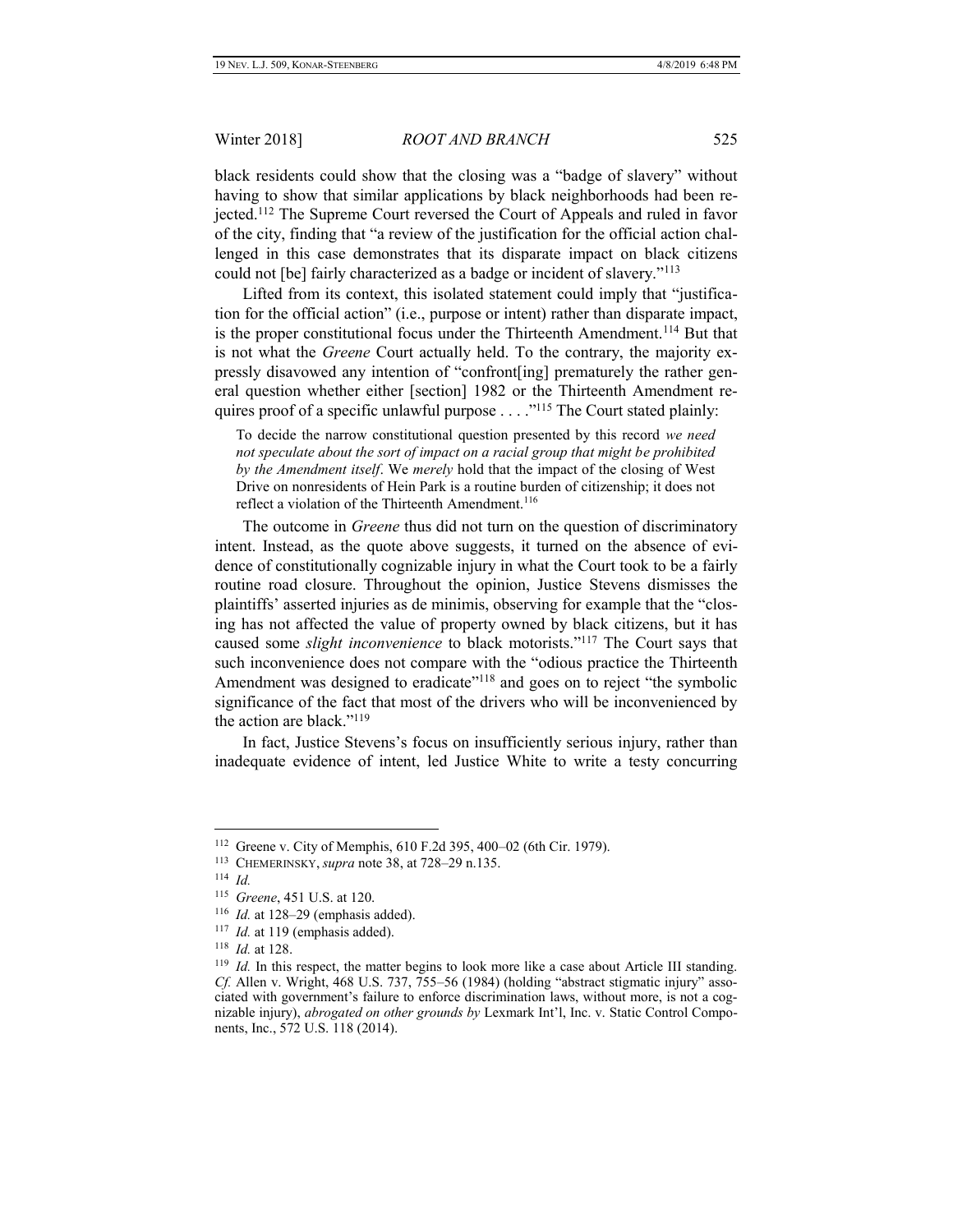opinion in which he takes the majority to task for ducking the intent question.<sup>120</sup> Justice White observed:

Without explicitly saying so, the Court of Appeals necessarily held that a violation of § 1982 could be established without proof of discriminatory intent. The petition for a writ of certiorari sought review of that precise point. We granted review to answer the question presented in the petition for a writ of certiorari. The parties in their briefs proceeded on the same assumption. *However, instead of answering the question which was explicitly presented by the findings and holdings below*, raised by the petitioners, granted review by this Court and briefed by the parties, the Court inexplicably assumes the role of factfinder, peruses the cold record, rehashes the evidence, and sua sponte purports to resolve questions that the parties have neither briefed nor argued.<sup>121</sup>

Justice White's criticism of the majority opinion thus reinforces the conclusion that *Greene* simply did not decide the question of intent.

As final confirmation of this point, the Court itself subsequently reiterated that *Greene* did not create an intent requirement under the Thirteenth Amendment.<sup>122</sup> In *General Building Contractors Association v. Pennsylvania*, the Court held that although the Civil Rights Act of 1866 requires proof of discriminatory intent as a matter of statutory interpretation, it was not necessary to determine the same question with respect to the interpretation of the Thirteenth Amendment.<sup>123</sup> The Court stated that it "need not decide whether the Thirteenth Amendment itself reaches practices with a disproportionate effect as well as those motivated by discriminatory purpose, or indeed whether it accomplished anything more than the abolition of slavery," and cited *Greene*. 124

In short, a close review of precedent shows that the Court has *not* found an intent requirement under the Thirteenth Amendment. The next section explains why the Court should decline future invitations to do so.

#### *2. The Thirteenth Amendment Should Not Include an Intent Requirement.*

Having established above that the Supreme Court *has not* required proof of discriminatory intent in Thirteenth Amendment claims, this section argues that it *should not* do so. An intent requirement is inappropriate to Thirteenth Amendment analysis because the Thirteenth Amendment differs in fundamental ways from equal protection analysis. Critically, the Thirteenth Amendment has a substantive and not merely formal goal—the goal of undoing the subordi-

<sup>&</sup>lt;sup>120</sup> The city of Memphis's brief described the question presented as "Whether a violation of 42 U.S.C. § 1982 and the Thirteenth Amendment to the United States Constitution can be established without a showing of racially discriminatory intent or purpose." Brief for Petitioners at 4, City of Memphis v. Greene, 451 U.S. 100 (1981) (No. 79-1176), 1980 WL 339373, at \*4.

<sup>121</sup> *Greene*, 451 U.S. at 129–30 (White, J., concurring) (emphasis added).

<sup>122</sup> *See* Gen. Bldg. Contractors Ass'n v. Pennsylvania, 458 U.S. 375, 378, 390–92 n.17 (1982).

<sup>123</sup> *Id.* at 390–92 n.17.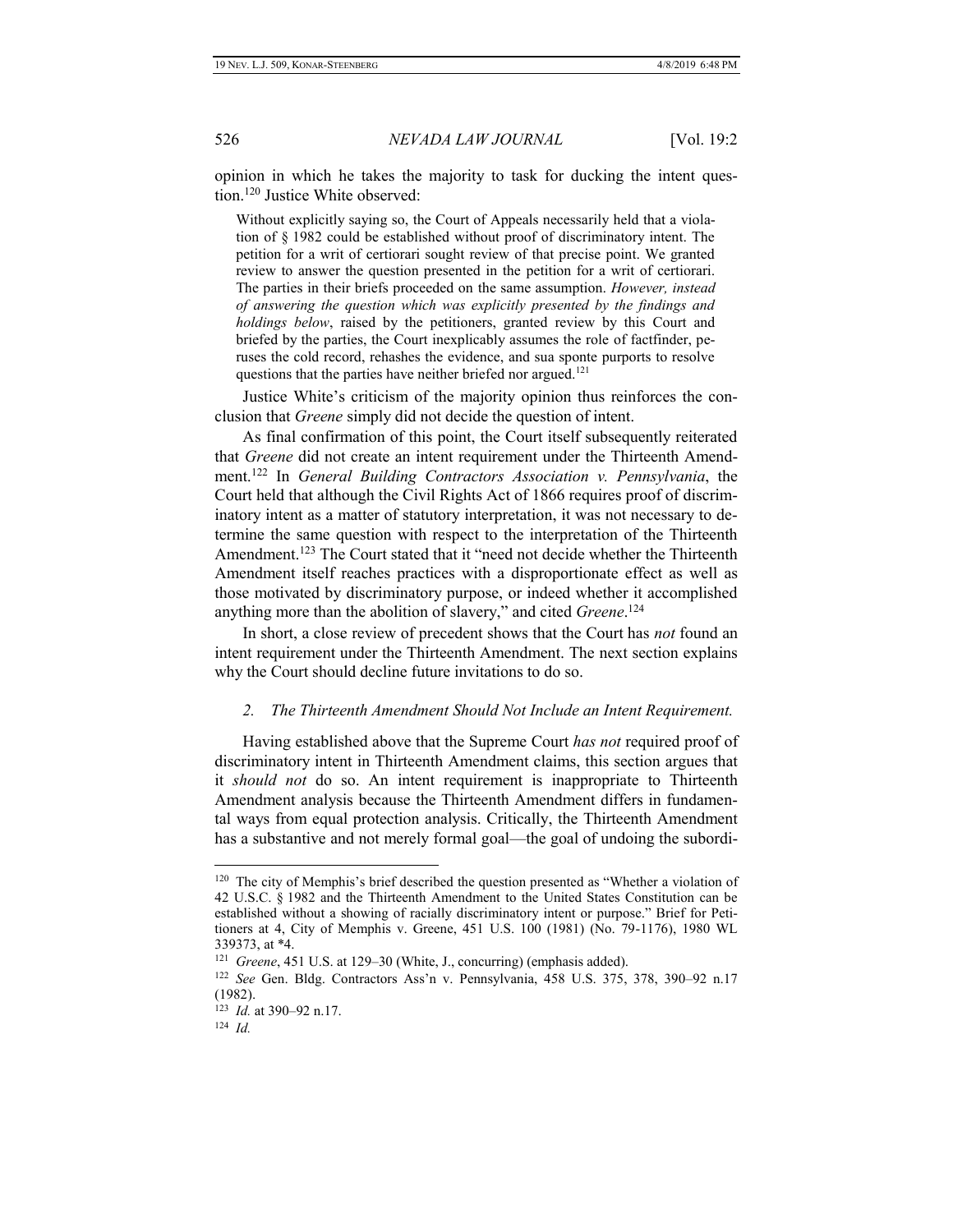nation of African Americans in America. That anti-subordination goal includes dismantling of the badges and incidents of slavery, among them the disabilities imposed on African American property rights.

Statements by the amendment's supporters lend support to the idea that the amendment was intended to go beyond slavery and address racial subordination. The day after the amendment's ratification, Senator Lyman Trumbull, senate author of the amendment, spoke on the Senate floor to urge Congress to adopt implementing legislation, "lest by local legislation or a *prevailing public sentiment* in some of the States persons of the African race should continue to be oppressed and in fact deprived of their freedom."<sup>125</sup> Shortly thereafter, Trumbull introduced what would become the Civil Rights Act of 1866, stating, "This measure is intended to give effect to that declaration and secure to all persons within the United States *practical freedom*. There is very little importance in the general declaration of abstract truths and principles unless they can be carried into effect[.]"<sup>126</sup> In subsequent debates on the act, Trumbull stated, "I have no doubt that, under [section 2 of the Thirteenth Amendment] we may destroy all these discriminations in civil rights against the black man; and if we cannot, our constitutional amendment amounts to nothing."<sup>127</sup>

Senator Wilson of Massachusetts similarly stated that the Thirteenth Amendment "obliterat[ed] the last lingering vestiges of the slave system; its chattelizing, degrading and bloody codes; its dark, malignant barbarizing spirit; all it was and is, everything connected with it or pertaining to it."<sup>128</sup> And Senator Charles Sumner stated that the amendment abolished slavery "root and branch . . . in the general and the particular . . . in length and breadth and then in every detail . . . . Any other interpretation belittles the great amendment and allows slavery still to linger among us in some of its insufferable pretensions."<sup>129</sup>

These anti-subordination themes are also a long-standing feature of Thirteenth Amendment jurisprudence, starting (unlikely as it may seem) with the *Civil Rights Cases* of 1883.<sup>130</sup> There, the Supreme Court held that none of the Civil War amendments authorized the expansive antidiscrimination provisions

<sup>125</sup> Jones v. Alfred H. Mayer Co., 392 U.S. 409, 431 (1968).

<sup>&</sup>lt;sup>126</sup> *Id.* (emphasis added).

<sup>&</sup>lt;sup>127</sup> *Id.* at 440. Notably, the Act included a clause providing that "all persons born in the United States and not subject to any foreign power . . . are hereby declared to by citizens of the United States," thereby overturning the conclusion that Dred Scott was not a citizen. Civil Rights Act of 1866, ch. 31, 14 Stat. 27 (1866) (codified as amended at 42 U.S.C. § 1981 (2012)); *see also* Rebecca E. Zietlow, *Free at Last! Anti-Subordination and the Thirteenth Amendment*, 90 B.U. L. REV. 255, 282 (2010).

<sup>128</sup> William M. Carter, Jr., *Race, Rights, and the Thirteenth Amendment: Defining the Badges and Incidents of Slavery*, 40 U.C. DAVIS L. REV. 1311, 1339 (2007).

<sup>129</sup> *Id.* at 1343.

<sup>130</sup> *See* Civil Rights Cases, 109 U.S. 3, 24 (1883); *see also* CHEMERINSKY, *supra* note 38, at 294–97.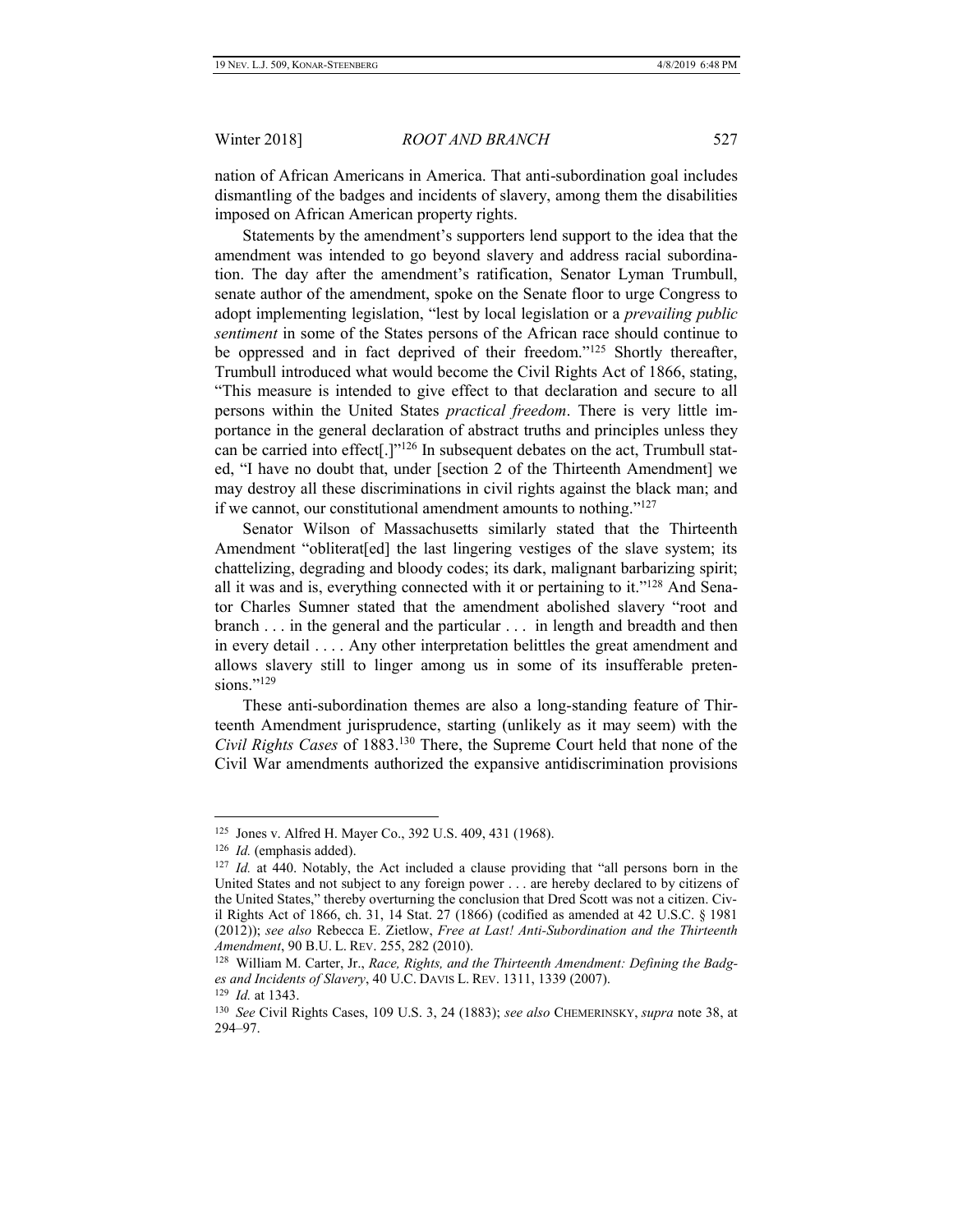of the Civil Rights Act of 1875.<sup>131</sup> But along the way, the Court recognized that the Thirteenth Amendment authorizes Congress to reach state and private conduct not only to eradicate slavery, but to eradicate "all badges and incidents of slavery."<sup>132</sup>

Although the phrase "badges and incidents of slavery" does not appear in the Thirteenth Amendment itself,<sup>133</sup> Professor Mason McAward's research links it to continued legal and social subordination of former slaves. Around the time of the amendment's ratification, "incidents" was apparently understood to refer to the legal restrictions accompanying slavery itself, such as laws prohibiting slaves from owning property.<sup>134</sup> The term "badges" had a less settled meaning.<sup>135</sup> Sometimes it was just a synonym for "incidents" (legal disabilities) so that a freed slave was no longer marked by the "badges" of slavery.<sup>136</sup> Sometimes it referred to the inescapability of skin color.<sup>137</sup> But crucially, sometimes it was used to refer to government or private acts that would "mark [freed slaves] as a subordinate brand of citizens."<sup>138</sup>

Subordination is also a vital theme in the Court's landmark Thirteenth Amendment decision *Jones v. Alfred H. Mayer Company*. In *Jones*, the Court applied rational-basis review to uphold the constitutionality of the Civil Rights Act of 1866, now codified as 42 U.S.C. § 1982, and its application to racial discrimination in private home sales.<sup>139</sup> The Court cited with approval Senator Trumbull's declaration that the purpose of the law was to ensure that "*all* the badges of servitude . . . be abolished."<sup>140</sup> The Court observed that the congressional debates on the law were "replete with references to private injustices against Negroes" and that to the "Congress that passed the Civil Rights Act of 1866, it was clear that [property rights] might be infringed not only by 'State or local law' but also by 'custom or prejudice.'"<sup>141</sup>

The *Jones* Court also noted that it had previously upheld the statute's application to racially restrictive covenants that "covered only two-thirds of the lots of a single city block" in Washington, D.C.<sup>142</sup> The Court observed that "[a]lthough the covenants could have been enforced without denying the general right of Negroes to purchase or lease real estate, the enforcement of those

<sup>131</sup> *Civil Rights Cases*, 109 U.S. at 25.

<sup>132</sup> *Id.* at 20.

<sup>133</sup> U.S. CONST. amend. XIII.

<sup>134</sup> Jennifer Mason McAward, *Defining the Badges and Incidents of Slavery*, 14 U. PA. J. CONST. L. 561, 570–78 (2012).

<sup>135</sup>  *Id.* at 570, 575–78.

<sup>136</sup> *Id.* at 578.

<sup>137</sup>  *Id.* at 576.

<sup>138</sup> *Id.* at 578.

<sup>139</sup> Jones v. Alfred H. Mayer Co., 392 U.S. 409, 440–41, 443 (1968).

<sup>140</sup> *Id.* at 424–26 n.31.

<sup>&</sup>lt;sup>141</sup> *Id.* at 423, 427 (citation omitted).

<sup>142</sup> *Id.* at 418 (discussing Hurd v. Hodge, 334 U.S. 24 (1948)).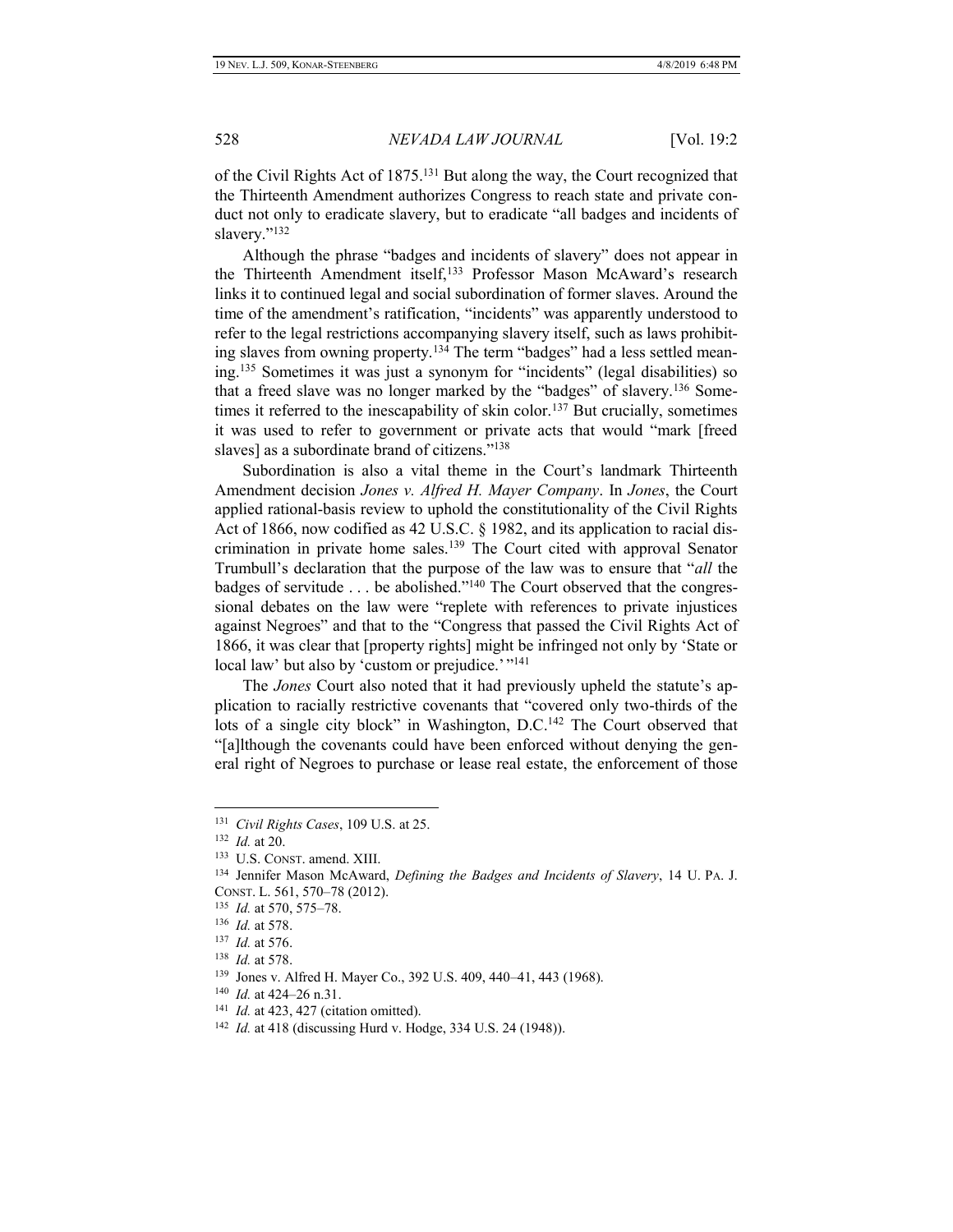covenants would nonetheless have denied the Negro purchasers 'the same right as is enjoyed by white citizens [to buy property].' "<sup>143</sup> The Court concluded:

Just as the Black Codes, enacted after the Civil War . . . were substitutes for the slave system, so the exclusion of Negroes from white communities became a substitute for the Black Codes. And when racial discrimination herds men into ghettos and makes their ability to buy property turn on the color of their skin, then it too is a relic of slavery.<sup>144</sup>

Justice Douglas's concurrence echoes the anti-subordination themes of the majority:

The true curse of slavery is [that it] produced the notion that the white man was of superior character, intelligence, and morality. The blacks were little more than livestock—to be fed and fattened for the economic benefits they could bestow through their labors, and to be subjected to authority, often with cruelty, to make clear who was master and who slave. Some badges of slavery remain today. While the institution has been outlawed, it has remained in the minds and hearts of many white men.<sup>145</sup>

As this record shows, the Thirteenth Amendment was intended by its authors to serve an anti-subordination purpose. This purpose, in turn, justifies concluding that intent has no useful role to play in Thirteenth Amendment analysis.<sup>146</sup> As Professor Zietlow explains, there are significant differences between the "formal equality" that has come to characterize equal protection and the "anti-subordination" roots of the Thirteenth Amendment.<sup>147</sup> Most importantly, anti-subordination is "not neutral" but necessarily involves recognition of disparate impact and race-conscious decision-making in ways not toler-

<sup>143</sup> *Id.* (quoting *Hurd*, 334 U.S. at 34).

<sup>144</sup> *Id.* at 441–43.

<sup>145</sup> *Id.* at 445 (Douglas, J., concurring). The *Jones* court held that § 1982 (and the Thirteenth Amendment) reach private conduct. This absence of a state action requirement speaks to the federalism issue as well, in that the lack of a state action requirement is that it is, in a way, an assertion of the absoluteness of the Thirteenth Amendment's reach. The Fourteenth Amendment's state action requirement immunizes private discrimination and state discrimination that fails to meet the formal requirements of the Court's state-action tests; the Commerce Clause's traditional state function element might insulate local land use decisions from Congressional action. But the Thirteenth Amendment contains no such safe harbors. Everyone private citizens, states, local governments, public/private hybrids—is subject to the same injunction. Congress therefore should have maximum latitude to identify and eradicate the badges and incidents of slavery, including acts that have a disproportionate environmental impact.

<sup>146</sup> *See* McAward, *supra* note 134, at 617 ("[T]here is no reason to think that the concept of the badges and incidents of slavery contains an intent requirement."); *see also Jones*, 392 U.S. at 439–40 ("[T]he majority leaders in Congress—who were, after all, the authors of the Thirteenth Amendment—had no doubt that its Enabling Clause contemplated the sort of *positive legislation* that was embodied in the 1866 Civil Rights Act.") (emphasis added).

<sup>&</sup>lt;sup>147</sup> Zietlow, *supra* note 127, at 266–67 ("[T]he Thirteenth Amendment is facially based on an anti-subordination model because [it provides] . . . a positive guarantee against both race discrimination and the exploitation of workers . . . . This ban on slavery and involuntary servitude clearly is not neutral because it gives workers rights against their masters. It aims to destroy a hierarchical system and to empower those that suffered under that system.").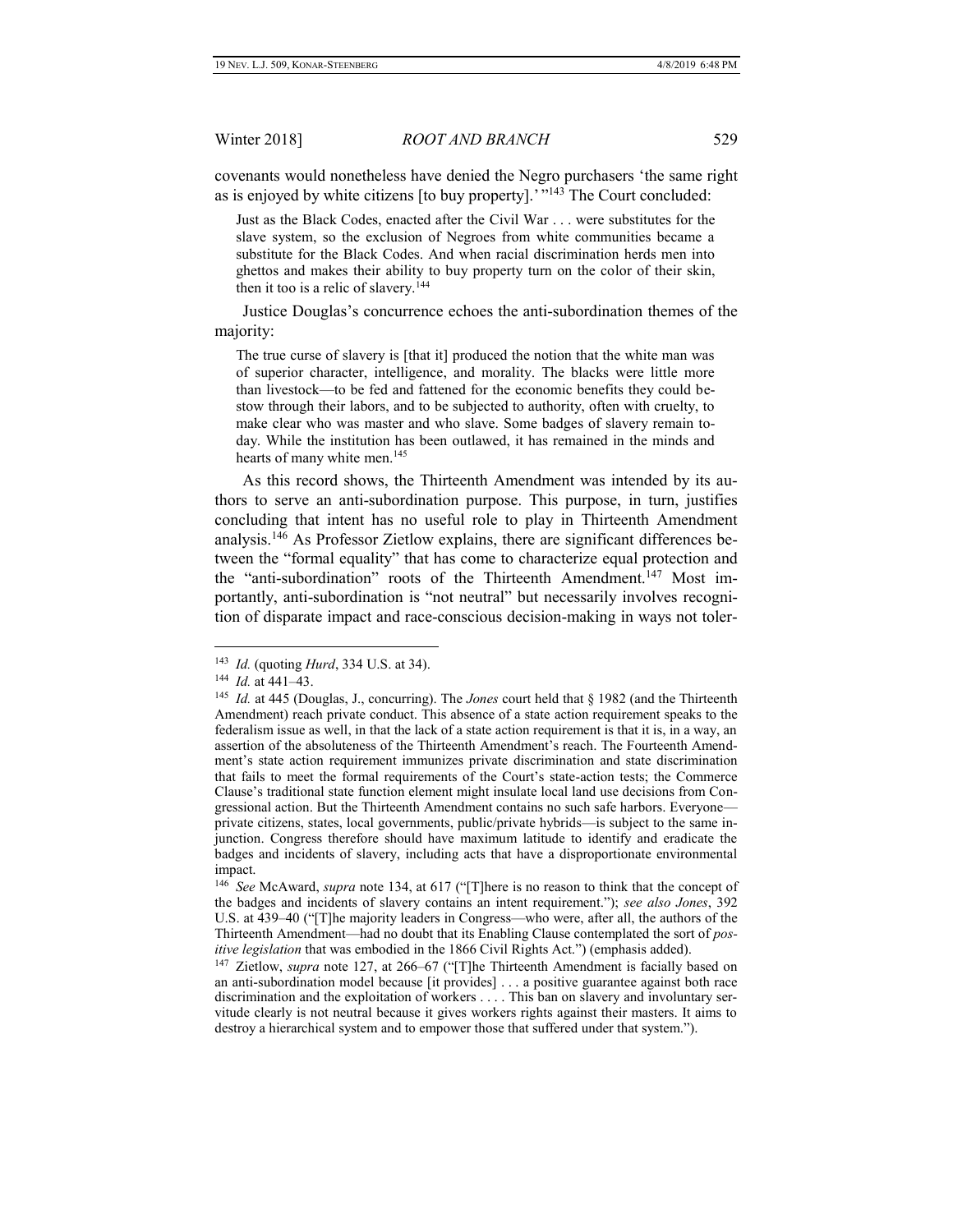ated by equal protection analysis.<sup>148</sup> While a system of formal equality arguably requires an intent element to distinguish between "equal" and "unequal" treatment, a system of substantive equality with a substantive goal of ending the subordination of a specific group has no need of an intent requirement.<sup>149</sup> Instead, the actions can be judged on the substantive basis of whether they perpetuate subordination. For these reasons, the absence of an intent requirement makes the Thirteenth Amendment a potentially more effective path to pursuing environmental justice claims founded on disparate impact and historical subordination.

#### *3. Anti-Subordination, Property Rights, and Environmental Justice*

The discussion above explains why intent should not be a factor in Thirteenth Amendment claims. This section completes the argument by explaining how environmental injustice can be viewed as a badge and incident of slavery while at the same time avoiding complaints of doctrinal overreach.

A predictable objection to treating environmental injustice as a badge and incident of slavery is that it is an overreach, pushing the phrase beyond anything its authors could have had in mind. In response, it is worth noting that modern environmental regulation is not as novel as it might seem; environmental law has common law precursors<sup>150</sup> and as early as 1899 Congress had made it a misdemeanor to pollute or alter navigable waters without a permit.<sup>151</sup> Even so, there is sense to Professor Carter's observation that "[i]f the Thirteenth Amendment is to realistically mean anything  $\dots$  it cannot mean everything."<sup>152</sup> Accordingly, he has proposed that determining whether a particular practice amounts to a badge or incident of slavery should rest on two considerations designed to limit and bound the concept: "(1) the connection between the class to which the plaintiff belongs and the institution of chattel slavery, and (2) the connection the complained-of injury has to that institution."<sup>153</sup>

Applying Professor Carter's limiting test, it is clear that many environmental justice claims will meet the first prong. Many of today's examples of environmental injustice are traceable to the historical subordination of African Americans. Thus, today, we see that African Americans are exposed to significantly more particulate pollution.<sup>154</sup> Racially discriminatory redlining in Flint,

<sup>148</sup> *See id.* at 266.

<sup>149</sup> *See* Masoni, *supra* note 19, at 108 ("Therefore, in the context of environmental discrimination, the search for intent, or intent by way of impact, is potentially misleading and irrelevant.").

<sup>150</sup> *See* ROBERT PERCIVAL ET AL., ENVIRONMENTAL REGULATION: LAW, SCIENCE, AND POLICY 62–65 (3d ed. 2000).

<sup>&</sup>lt;sup>151</sup> Rivers and Harbors Appropriation Act of 1899, ch. 425 § 10, 30 Stat. 1151 (1899) (codified as amended 33 U.S.C. § 403 (2012)).

<sup>152</sup> Carter, *supra* note 128, at 1378.

<sup>153</sup> *Id.* at 1366.

<sup>154</sup> Mikati et al., *supra* note 12, at 480.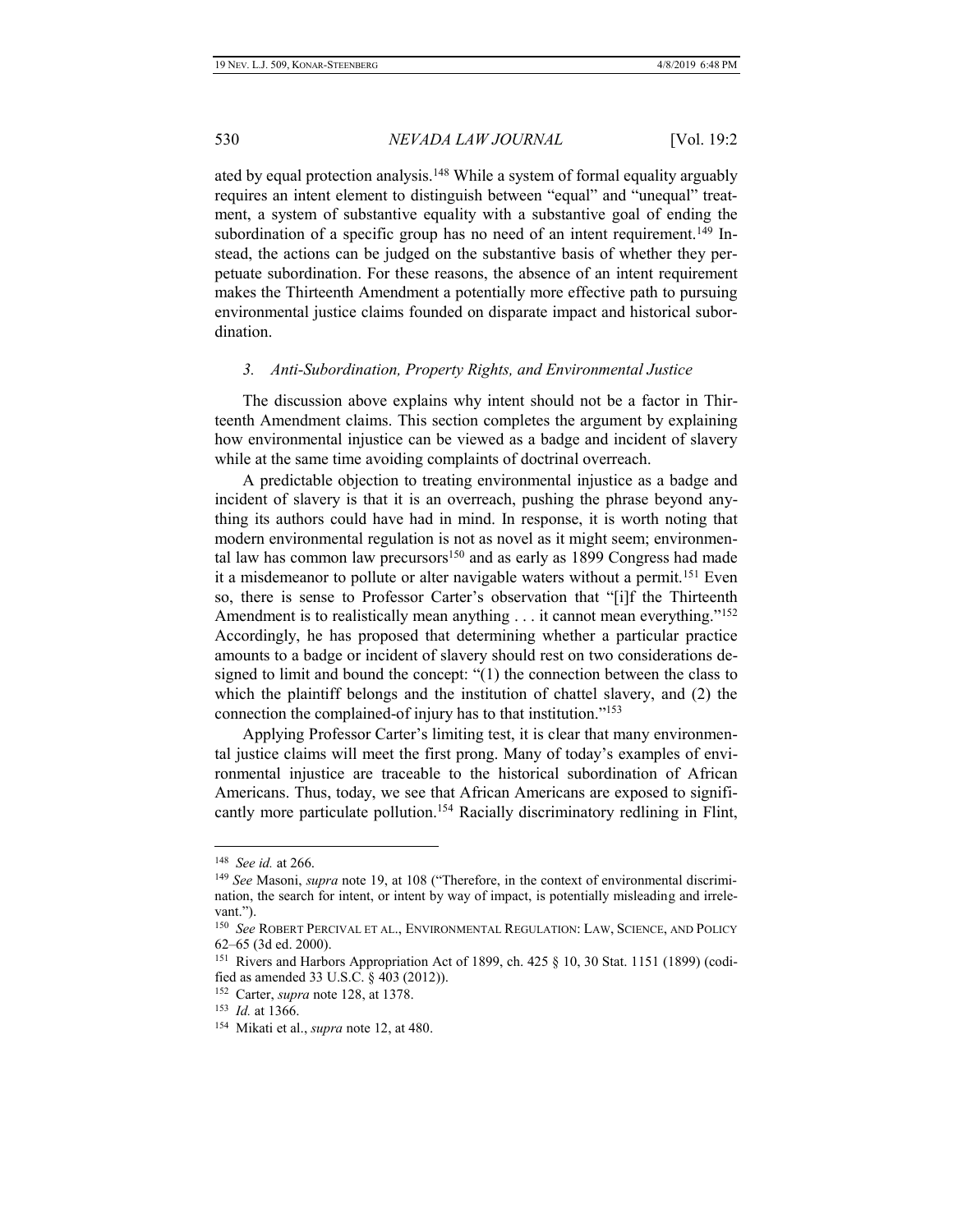Michigan in the 1930s ensured that 2014's water disaster hit a city that is disproportionately African American.<sup>155</sup> The district court in *R.I.S.E.* acknowledged the disparate impact of the county's landfill siting on African Americans.<sup>156</sup>

Second, environmental justice claims are tied to the institution of slavery by virtue of the denial of property rights to African Americans in slavery and for decades thereafter.<sup>157</sup> The ties between slavery and property ownership are made clear from the fact that Congress's first act under the Thirteenth Amendment was to guarantee to all citizens "the same right . . . as is enjoyed by white citizens . . . to inherit, purchase, lease, sell, hold, and convey real and personal property."<sup>158</sup> Cases like *Jones* and *Hurd* confirm this connection between slavery and property rights.<sup>159</sup> As Justice Douglas put it, "Enabling a Negro to buy and sell real and personal property is a removal of one of many badges of slavery."<sup>160</sup> Property ownership brings with it dignity and respect. As James Ashley, author of the Thirteenth Amendment in the House of Representatives, observed: "Wherever the negro is free and is educated and owns property, you will find him respected and treated with consideration . . . . "<sup>161</sup> Given the centrality of property rights to the meaning of "badges and incidents," it is no stretch at all to conclude that disproportionate siting of landfills in areas disproportionately African American has the potential to reverse such social gains, not only by devaluing real property but also by signaling that society devalues—that is, subordinates—the residents themselves.<sup>162</sup>

<sup>155</sup> Dustin Dwyer, *See the Maps from the 1930s that Explain Racial Segregation in Michigan Today*, ST. OPPORTUNITY (June 27, 2014), http://stateofopportunity.michiganradio.org/p ost/see-maps-1930s-explain-racial-segregation-michigan-today [https://perma.cc/4B7M-8RE F]. An obvious question that follows is whether environmental justice protections under the Thirteenth Amendment are just for African American people, or whether other groups are similarly protected. That question is beyond the scope of this essay, but Carter sketches ways in which his test would be satisfied upon a showing that the group in question has been subjected to conduct with "an intimate connection to the societal structures both supporting and created by slavery." Carter, *supra* note 128, at 1372.

<sup>156</sup> R.I.S.E., Inc. v. Kay, 768 F. Supp. 1141, 1144 (E.D. Va. 1991).

<sup>&</sup>lt;sup>157</sup> See Masoni, *supra* note 19, at 105 ("A specific aspect of race-based environmental discrimination that may be susceptible to being labeled as a badge and incident of slavery is land use discrimination.").

<sup>158</sup> 42 U.S.C. § 1982 (2012).

<sup>159</sup> Jones v. Alfred H. Mayer Co., 392 U.S. 409, 418–20 (1968).

<sup>&</sup>lt;sup>160</sup> *Id.* at 444 (Douglas, J., concurring).

<sup>161</sup> Chas. S. Ashley, *Governor Ashley's Biography and Messages*, *in* 6 CONTRIBUTIONS TO THE HISTORICAL SOCIETY OF MONTANA 148, 153 (1907).

<sup>162</sup> On this point, it is worth noting that had the *Greene* litigants presented better evidence of property impacts, the outcome might well have been different. *See* City of Memphis v. Greene, 451 U.S. 100, 117–18 (1981) (discussing weakness of property value evidence).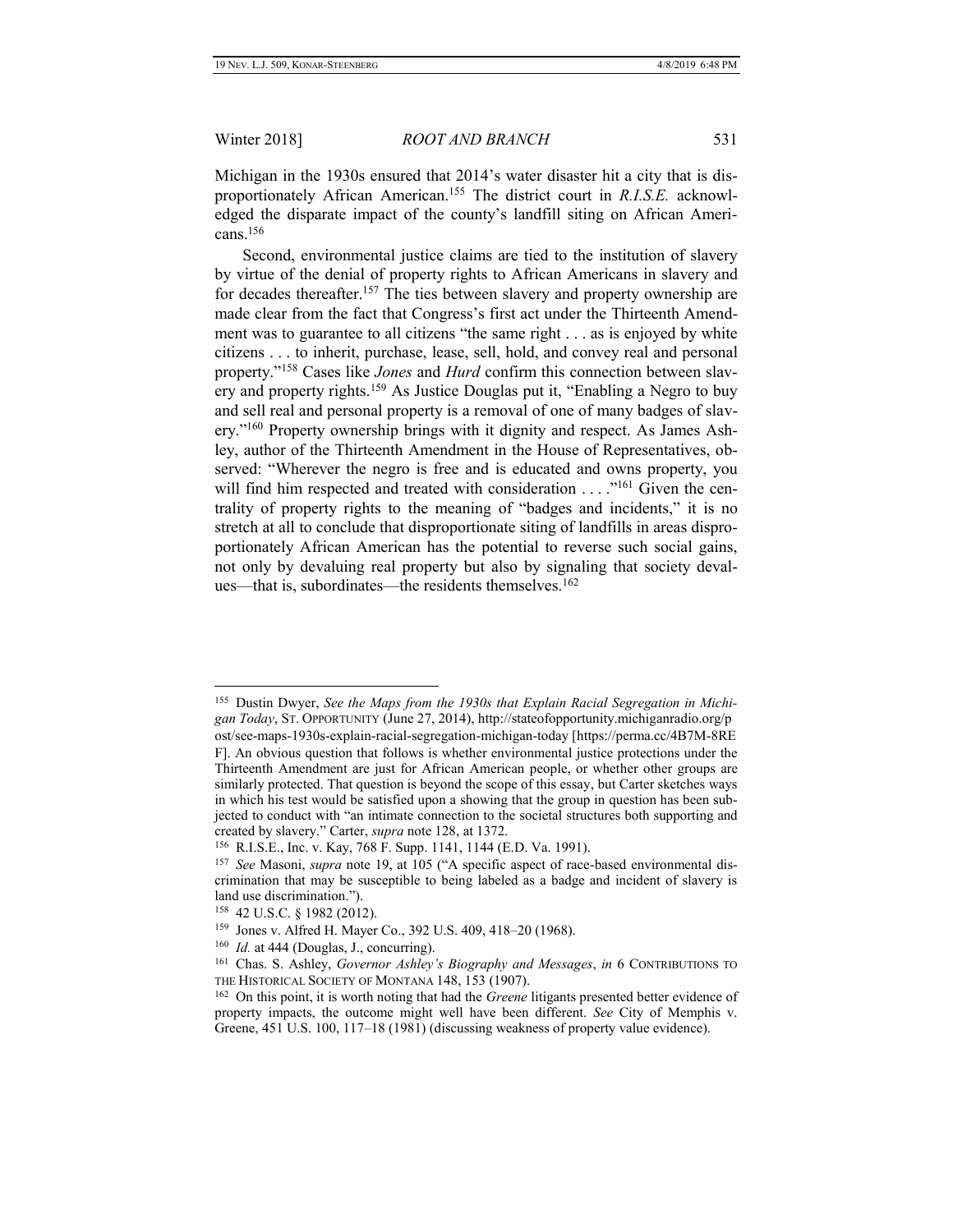#### *B. The Thirteenth Amendment and Federalism*

Perhaps the best argument for rejecting federalism-based limits on the Thirteenth Amendment is original intent: as the historical record shows, states' rights arguments were considered and rejected during the amendment's ratification.

Opponents of the amendment argued that "it would give Congress virtually unlimited power to enact laws for the protection of Negroes in every State," yet the amendment was adopted anyway—signaling that its adopters intended to subordinate federalism itself to racial anti-subordination.<sup>163</sup> Anticipating *Boerne* decades before it was decided, Senator Trumbull, senate author of the Thirteenth Amendment, stated during legislative debate on the Civil Rights Act of 1866: "Who is to decide what that appropriate legislation is to be? The Congress of the United States; and it is for Congress to adopt such appropriate legislation as it may think proper, so that it be a means to accomplish the end."<sup>164</sup>

Trumbull's statement is more than forceful rhetoric; it is an argument about constitutional law based on Justice Marshall's declaration in *McCulloch v. Maryland:* "Let the end be legitimate, let it be within the scope of the constitution, and all means which are appropriate, which are plainly adapted to that end, which are not prohibited, but consist with the letter and spirit of the constitution, are constitutional."<sup>165</sup> Similarly, Representative Wilson of Iowa, speaking on behalf of the Civil Rights Act of 1866, drew upon that declaration when he said:

The end is legitimate . . . because it is defined by the Constitution itself. The end is the maintenance of freedom . . . . A man who enjoys the civil rights mentioned in this bill cannot be reduced to slavery. . . . This settles the appropriateness of this measure, and that settles its constitutionality.<sup>166</sup>

In this sense, the very existence of the Thirteenth Amendment and its substantive objectives predetermined the answers to *Boerne's* "proportionality and congruence" questions. Unlike *Boerne*, where the record of state-sanctioned religious intolerance was too thin for the Court's liking, there can be no question about whether there exists an adequate historical record of slavery and its badges and incidents.<sup>167</sup> Therefore, Congressional power under the Thirteenth Amendment is at its maximum—that is, coextensive with its power under the Necessary and Proper Clause. This understanding is validated by the *Jones*  court's observation that "[s]urely Senator Trumbull was right. Surely Congress has the power under the Thirteenth Amendment rationally to determine what

<sup>163</sup> *Jones*, 392 U.S. at 439.

<sup>164</sup> CONG. GLOBE, 39th Cong., 1st Sess. 321–22 (1865).

<sup>165</sup> McCulloch v. Maryland, 17 U.S. (1 Wheat.) 316, 421 (1819).

<sup>166</sup> *Jones*, 392 U.S. at 443–44.

<sup>167</sup> See discussion *supra* Section III.A.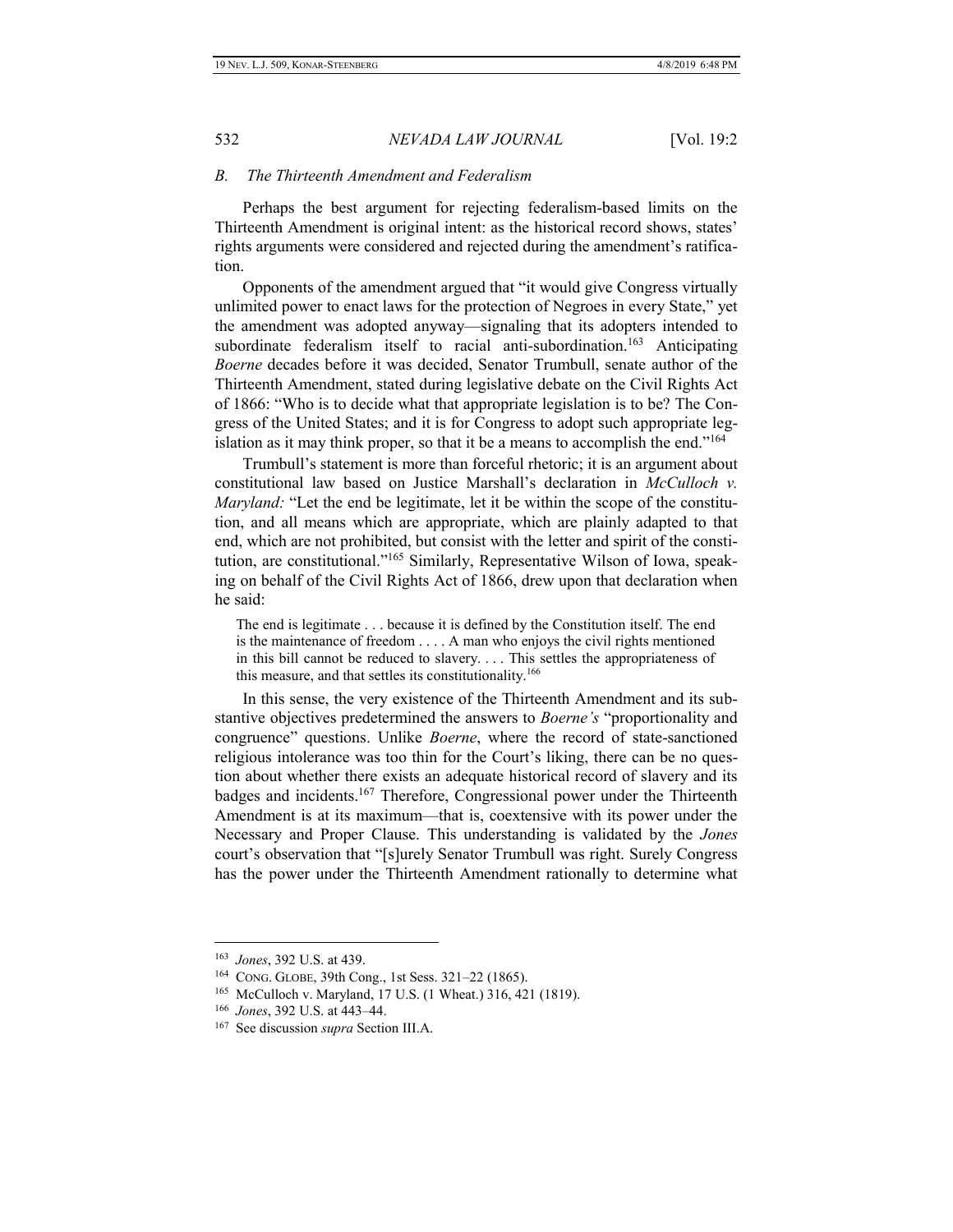are the badges and the incidents of slavery, and the authority to translate that determination into effective legislation."<sup>168</sup>

This reasoning is further reinforced by a series of recent lower court rulings<sup>169</sup> examining constitutionality of the Matthew Shepard and James Byrd, Jr., Hate Crimes Act of 2009, which was adopted under section two of the Thirteenth Amendment.<sup>170</sup> In each of these cases, the court refused to extend *Boerne* to the Thirteenth Amendment and rejected arguments under other federalism precedents like *Lopez* and *Morrison* aimed at limiting the Thirteenth Amendment's reach.<sup>171</sup>

In *United States v. Beebe*, the court set forth several reasons why federalism did invalidate the act.<sup>172</sup> First, the court found "nothing in the language of *City of Boerne* that indicates that it silently intended to do something as sweeping as displacing the centuries-old standard of *McCulloch v. Maryland* and overruling . . . *Jones*."<sup>173</sup> The court instead determined that "*Jones* set forth the proper standard under which courts should analyze the constitutionality of legislation enacted pursuant to Section Two of the Thirteenth Amendment: review for rationality."<sup>174</sup>

Second, the court rejected the defendants' federalism arguments under the Tenth Amendment as refracted by *Lopez* and *Morrison*. <sup>175</sup> The defendant argued that regulation of hate crimes was an improper intrusion into "the province of the states."<sup>176</sup> But the court determined that "when Congress passed Section Two of the Thirteenth Amendment and expressly delegated to Congress power to enforce the ban on slavery, *the states could no longer claim any reserved exclusive power over this area*." <sup>177</sup> The court distinguished *Lopez* and *Morrison* as cases in which the links between the regulated conduct (gun possession and violence against women, respectively) and interstate commerce

<sup>168</sup> *Jones*, 392 U.S. at 440.

<sup>169</sup> *See* United States v. Hatch, 722 F.3d 1193 (10th Cir. 2013); United States v. Beebe, 807 F. Supp. 2d. 1045, 1049 (D.N.M. 2011), *aff'd sub nom.; see also* United States v. Cannon, 750 F.3d 492, 505 (5th Cir. 2014); United States v. Metcalf, No. 15–CR–1032-LRR, 2016 WL 827763, at \*3 (N.D. Iowa Mar. 2, 2016); United States v. Henery, 60 F.3d. 1126, 1128 (D. Idaho 2014).

 $170$  18 U.S.C. § 249(a) (2012). The act includes among its findings that "eliminating racially motivated violence is an important means of eliminating, to the extent possible, the badges, incidents, and relics of slavery and involuntary servitude." Matthew Shepard and James Byrd, Jr. Hate Crimes Prevention Act, Pub. L. No. 111-84, § 4702, 123 Stat. 2190, 2835–36 (2009).

<sup>171</sup> *Beebe*, 807 F. Supp. 2d. at 1057.

<sup>172</sup> *Id.* at 1058.

<sup>173</sup> *Id.* at 1049; *see also Cannon*, 750 F.3d at 505 (upholding Shepard/Byrd Act against federalism challenge); *Metcalf*, 2016 WL 827763, at \*3.

<sup>174</sup> *Beebe*, 807 F. Supp. 2d. at 1048.

<sup>175</sup> *Id.* at 1057.

<sup>176</sup> *Id.*

<sup>177</sup> *Id.* (emphasis added).